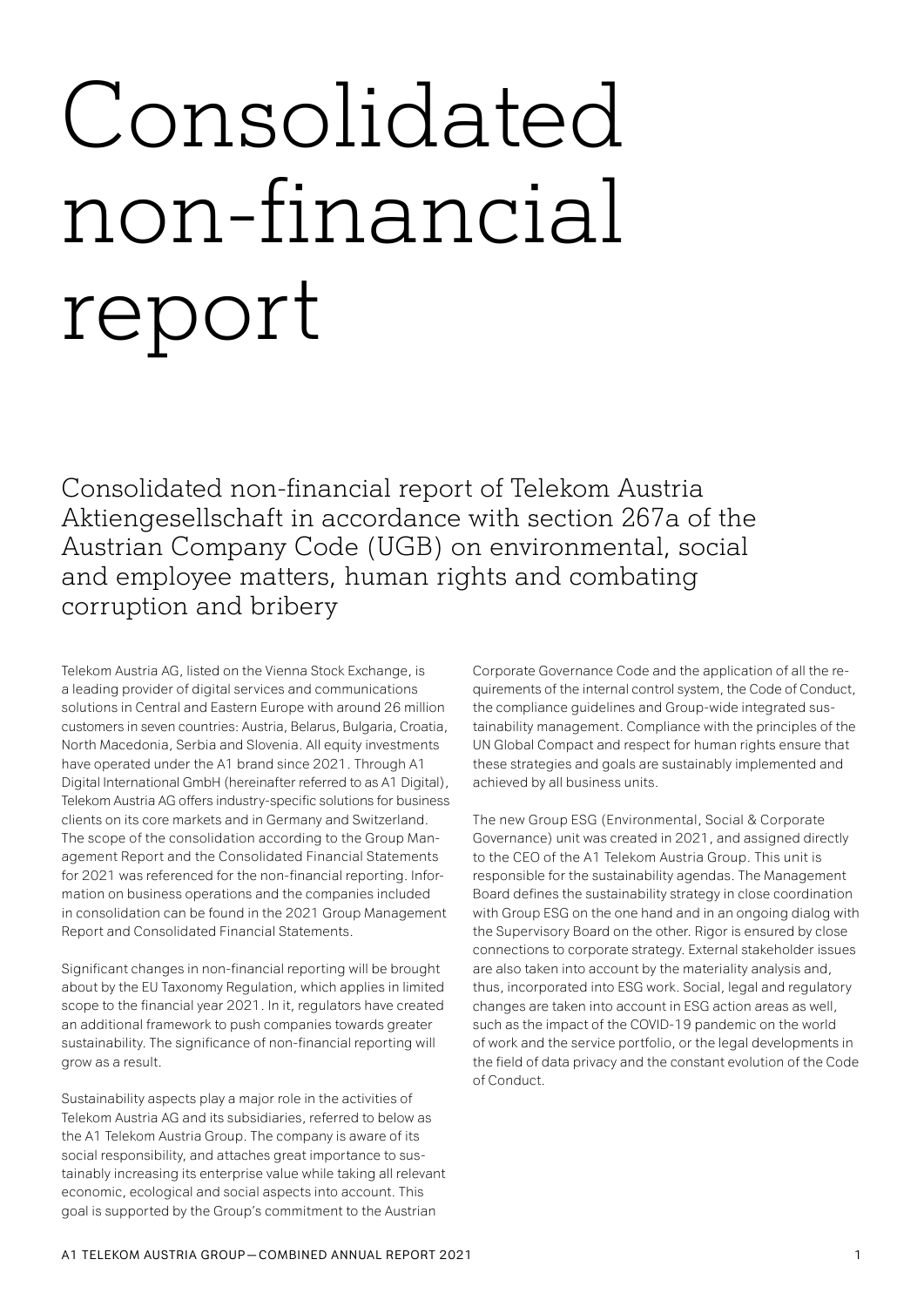

Red circles in this matrix represent the topics relevant to the A1 Telekom Austria Group, which are reported on in course of the non-financial report. The size of the circles reflects their business relevance. This matrix allows an integrated perspective that takes into account firstly the topics' sustainability context and secondly their economic significance for the company.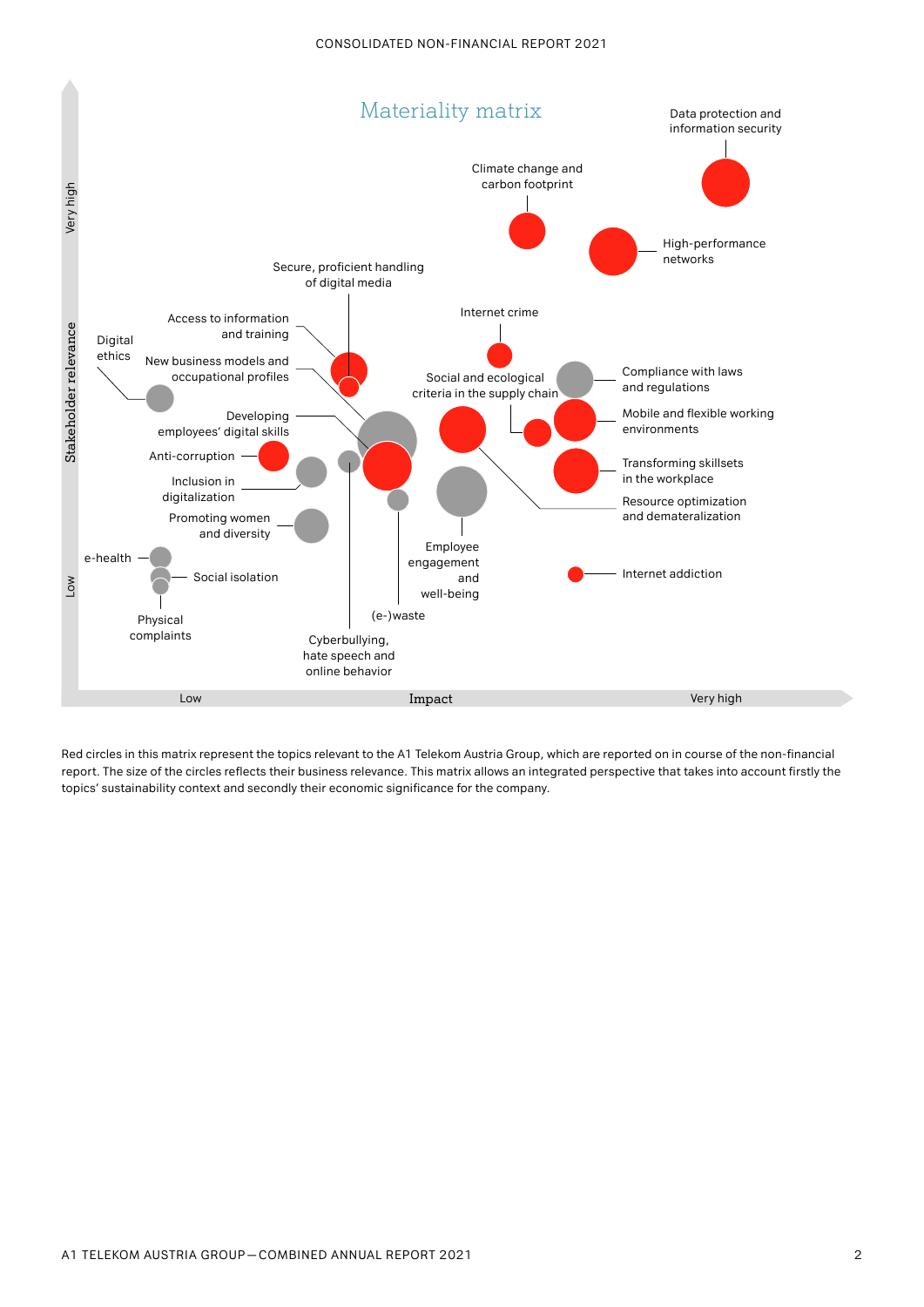# 1. Information on the topics derived for the A1 Telekom Austria Group from the materiality analysis

In order to identify the relevant issues, research was performed into the potential impact and risks in terms of environmental, social and employee matters. The results of this were analyzed, clustered and subsequently assessed in an online survey by internal and external stakeholders such as customers, suppliers, special interest groups, academia, businesses, NGOs and employees. In total, around 900 stakeholders and managers of the A1 Telekom Austria Group participated in the materiality analysis.

The two highest rated topics were allocated to the Austrian Sustainability and Diversity Improvement Act (NaDiVeG) areas of social matters, employee matters, environmental matters, respect for human rights, combating corruption and bribery and, as an additional matter, business operations. Given the content overlap, the topics of cybercrime, access to information and education, internet addiction and the safe and skilled use of digital media have been combined to form a single topic cluster that is discussed jointly under social matters. Moreover, "employee digital skills development" has been combined with "skill shift on the employment market", and can be found with the disclosures on promoting women and diversity under employee matters. Under the method used, the topic of compliance with laws and regulations was not identified as material, however the A1 Telekom Austria Group nonetheless regards it a basic requirement and it has therefore also been taken into account. Following constant feedback and discussion with departments and management on key issues, particular attention was placed on data protection and information security in 2021, hence this section has been restructured and expanded since the previous year. There is also reporting on the EU Taxonomy, as referred to above.

## Risks and opportunities — Identification, mitigation and assessment

Based on the materiality analysis, the company's non-financial risks and opportunities were derived and the risk analysis was adapted following internal discussion. After this, the risk managers and the ESG unit analyze and mitigate the risks and

# Identification of risks procedural perspective

| <b>Issues</b>                                           | ► Polling stakeholders, peer-group analysis<br>Interviews with relevant experts and managers<br>► Supervisory Board / ESG strategy /<br>risk management<br>Focus on EU Taxonomy                                                                  |
|---------------------------------------------------------|--------------------------------------------------------------------------------------------------------------------------------------------------------------------------------------------------------------------------------------------------|
| <b>ESG &amp; Risk</b><br>Management                     | Selection of issues in terms of non-financial risks and<br>٠<br>opportunities<br>Analysis of risks / opportunities, assessment and<br>potential influence<br>Discussion of possible KPIs<br>٠<br>► Preparation of analyzed issues for deep dives |
| Management<br><b>Board &amp; Super-</b><br>visory Board | Approval of issues, possibly widening of focus<br>from strategy process with Supervisory Board<br>and Management Board (ESG strategy/<br>opportunities / risks)                                                                                  |
| Departments                                             | Elaboration of concerns by interviews / activity<br>planning and implementation with experts from<br>the respective departments<br>▶ Definition of assessment criteria, assessment<br>of the risks and opportunities arising                     |
| <b>ESG &amp; Risk</b><br>Management                     | Content compilation of the identified risks and<br>opportunities and their assessment, consolidation<br>of mitigating activities                                                                                                                 |
|                                                         |                                                                                                                                                                                                                                                  |

opportunities with experts before producing a final assessment. The Management Board is kept informed by enterprise risk management updates. ESG is a top priority in the annual strategy discussion between the Supervisory Board and the Management Board/ the general focus of the Supervisory Board. This relates, for example, to the ESG performance and ratings, as well as their rising relevance for investors and the capital market.

The A1 Telekom Austria Group impressively demonstrated its resilience in the face of the challenges stemming from the pandemic. For instance, internal digitalization and agile working methods in conjunction with the "A1 Way of Working" were further expedited.

| <b>Business operation</b><br>matters                                                                   | Social matters                                                                                                                                           | <b>Employee matters</b>                                                                                                                                                           | Environmental<br>matters                                                                                                              | Respect for<br>human rights                                                  | Combating<br>corruption and<br>bribery. |
|--------------------------------------------------------------------------------------------------------|----------------------------------------------------------------------------------------------------------------------------------------------------------|-----------------------------------------------------------------------------------------------------------------------------------------------------------------------------------|---------------------------------------------------------------------------------------------------------------------------------------|------------------------------------------------------------------------------|-----------------------------------------|
| $\triangleright$ Data protection<br>and information<br>security<br>$\cdot$ High performing<br>networks | $\cdot$ Internet crime<br>+ access to<br>information and<br>training + Inter-<br>net addiction +<br>secure, profi-<br>cient handling of<br>digital media | $\triangleright$ Mobile and<br>flexible working<br>environments<br>$\triangleright$ Transforming<br>skillsets in the<br>workplace +<br>developing<br>employees'<br>digital skills | $\triangleright$ Climate change<br>and carbon<br>footprint<br>$\triangleright$ Resource<br>optimization<br>and dematerial-<br>ization | $\triangleright$ Social and<br>ecological<br>criteria in the<br>supply chain | $\triangleright$ Anti-corruption        |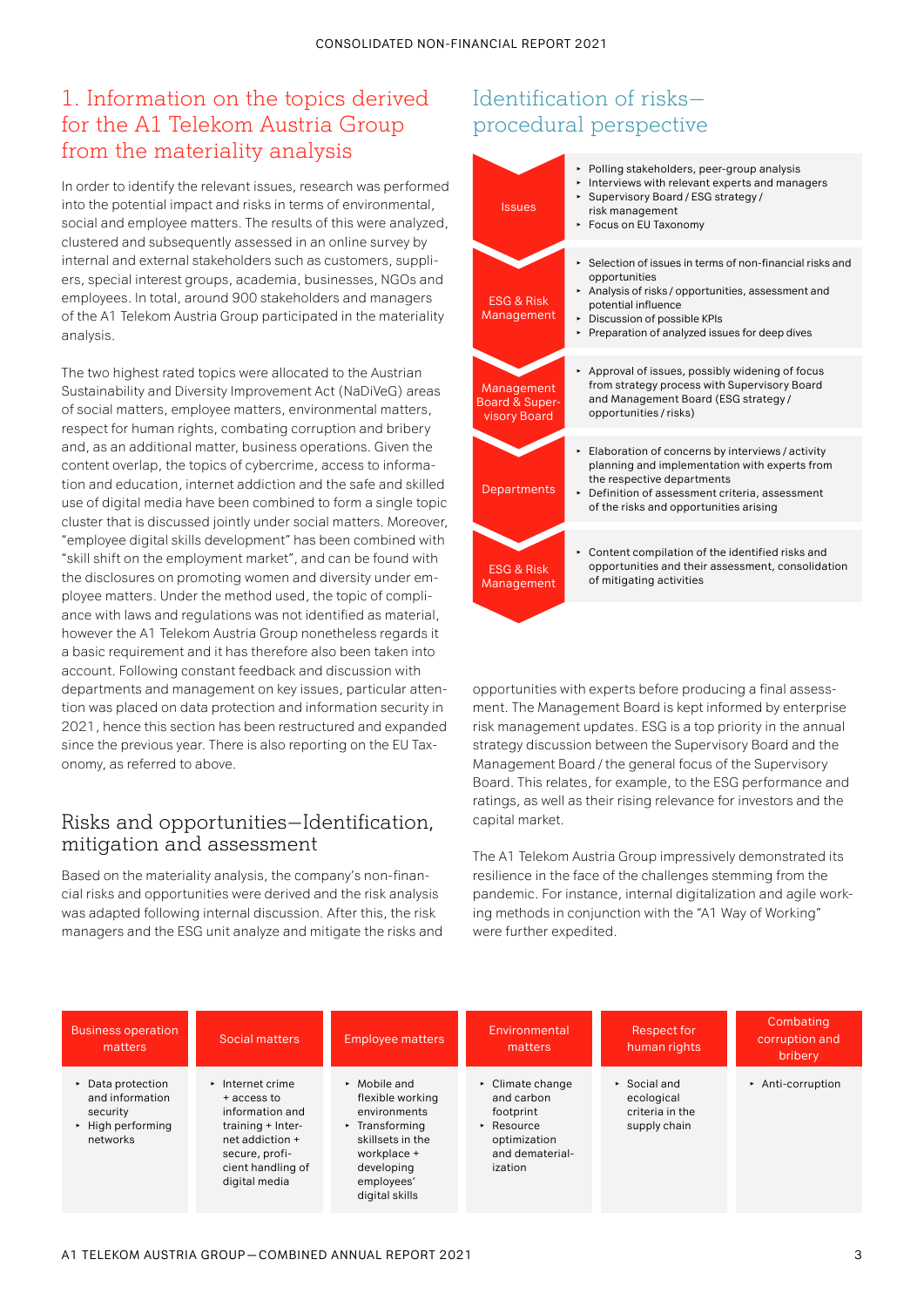Risks and opportunities assessed with at least a qualitatively high impact are covered in the following report, corresponding activities and measures to manage the risks have been compiled and presented. The assessment arises from the discussion with the responsible experts and managers within the company.

# 2. Material business operations matters

## Data protection and information security

## Concept

Compliance with high data protection standards is a fundamental requirement for the A1 Telekom Austria Group and serves to safeguard customers' trust in the Group. The A1 Telekom Austria Group strictly adheres to the current legal framework in the field of data protection and information security. Personal data are processed in accordance with the EU General Data Protection Regulation (GDPR), national data protection laws and the specific provisions of national telecommunications legislation. In the event of a breach of personal data protection, the data protection authorities are notified in line with statutory requirements and the data subjects are informed.

The data of the A1 Telekom Austria Group's customers, employees, shareholders, suppliers and sales partners are only shared with third parties if there is a legal basis. Any requests for the transmission of data received from the courts, public prosecutors, the police or other authorities are analyzed to ensure their legality. Data are only shared in compliance with legal and regulatory requirements in response to a lawful inquiry. If appropriate, Data subjects will be informed of this in accordance with the statutory provisions.

In addition to the statutory requirements, all companies in the Group are required to obey the information security standards created for this purpose and other country-specific guidelines on data security. At A1 in Austria, for example, comprehensive certificates such as ISO 27001 and ECO Datacenter 3.0 attest to these high security standards. All A1 Telekom Austria Group network operators already satisfy the ISO 27001 standard, except A1 in Serbia. The management systems are regularly evaluated. For example, ISO certification is reviewed annually. Adjustments are also made as necessary throughout the year.

The network operators of the A1 Telekom Austria Group work with the respective authorities to continuously improve cybersecurity. A1 in Austria took part in the industry risk analysis of the radio and telecoms regulator RTR. This regulator analyzed risks in the telecommunications industry and, on the basis of the findings, develops recommendations for network and service operators and for public administration. Relevant security information is shared through the A1 CERT (Computer Emergency Response Team), which is also a member of the

national CERT association ATC (Austrian Trust Circle). Security expertise is shared within the A1 Telekom Austria Group and at conferences.

The A1 Security division in Austria also handles the security governance for the A1 Telekom Austria Group as a whole. Security requirements are being harmonized throughout the Group so that services, such as cloud services or new working models (working from home, remote working, agile teams, remote operation & support, etc.), can still be developed reliably and securely and can be used in live operations.

The data privacy governance approved by the Management Board of the A1 Telekom Austria Group provides for the harmonization of the obligations binding for the companies of the Group. This is based on an analysis of local data governance legislation.

The Management Board or management team of the individual Group companies is responsible for the processing of personal data in line with data protection requirements. At A1 in Austria, the Data Privacy unit, together with the Legal department, assists management in complying with its obligations under data protection law. Moreover, data protection officers have been appointed in all countries of the operational footprint.

In Austria, the core duties of the data protection officers include in particular notifying and advising the Management Board and employees on their duties under data protection provisions and monitoring their compliance. Every division must appoint a data protection coordinator to ensure the operational implementation of data protection requirements. This coordinator is the point of contact for all issues in connection with data protection and information security in the division, and reports any vulnerabilities or breaches to the Data Privacy and Security units.

Data protection and information security are key principles in the Code of Conduct of the A1 Telekom Austria Group. The protection of privacy, and thus respecting the human rights of customers, employees, shareholders, suppliers and sales partners are guiding principles anchored in it. The Group's contractual partners are required to comply with the principles governed by the Code of Conduct and, thus, to comply with data protection. Furthermore, in their role under data protection law as contract processors, suppliers are contractually required to fulfill the A1 Telekom Austria Group's requirements for data protection and information security in the processing of personal data.

Data protection and information security are essential within the company as well. All employees of the A1 Telekom Austria Group are required to preserve trade and business secrets. Such confidential information must be stored securely and can only be disclosed internally to persons who require such information for their professional work (need-to-know principle).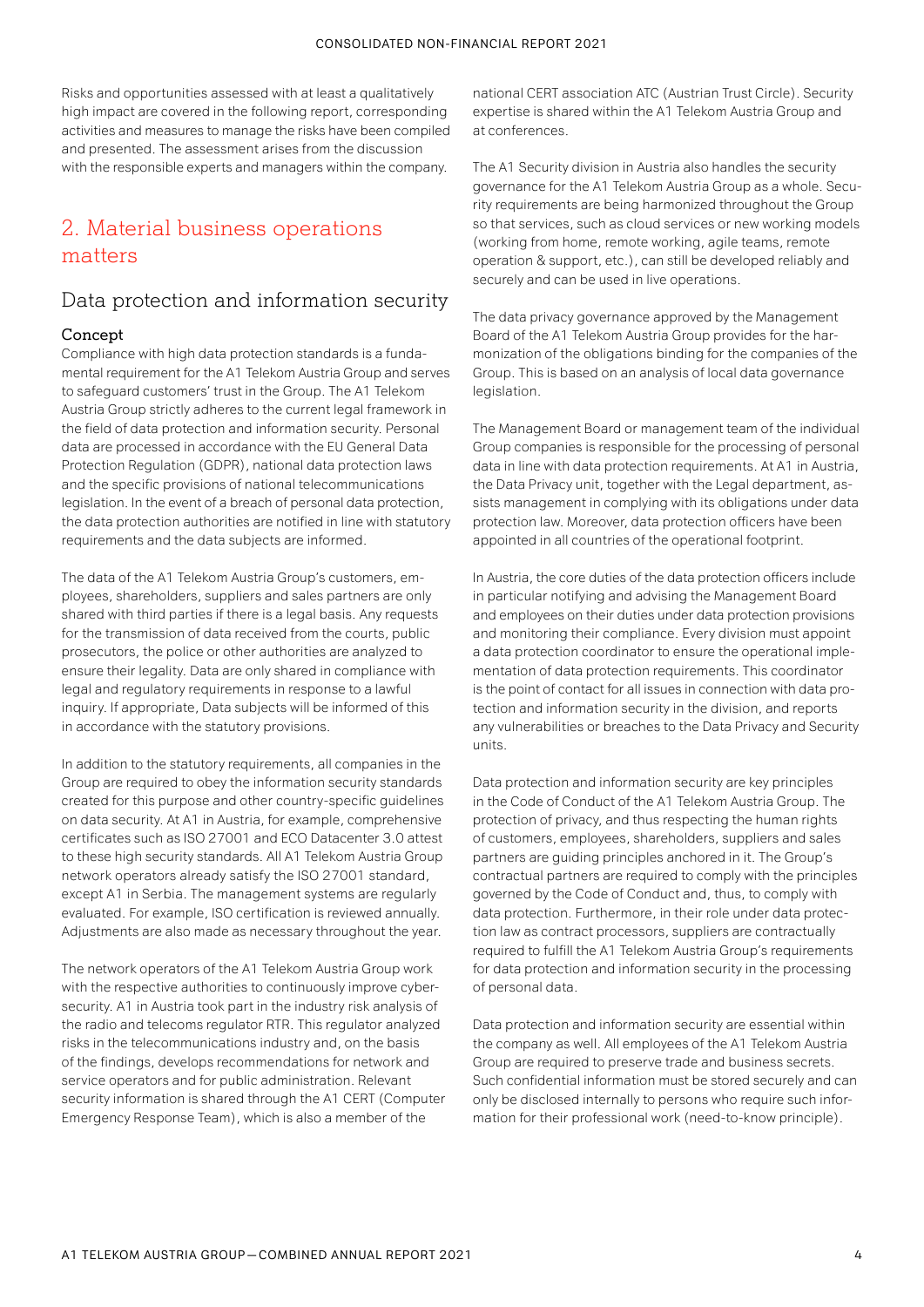## Key performance indicator

To raise awareness and provide training on data protection and information security, there are company-wide online training sessions and more advanced sessions for the individual divisions and data protection coordinators, as well as current information in internal communication media or events. In 2021 throughout the Group, more than 9,500 e-learning modules were completed and 1,900 participants at workshops on data protection and information security were registered (2020: around 22,200 e-learnings). The figure from 2020 contains a new mandatory e-learning on data protection, which in 2021 only new employees had to complete. This partly explains the lower number in the year 2021 compared to the year before.

## Opportunities and risks

The A1 Telekom Austria Group is aware of the risk posed by cybercrime. To reduce cyber-risks and also to be optimally prepared for future threats of this nature, the Group is continuously investing in its security measures. To prevent and minimize security risks such as unauthorized penetration of A1 systems or forced downtimes, security measures are expanded on an ongoing basis. For example, realistic phishing drills ensure that employees can detect scam messages. The implementation of data governance in accordance with the privacy by design principle reduces the risk when handling data. This applies in particular to the use of cloud services and ensuring data protection when sourcing software and service providers.

## Implementation/results in 2021

In 2021, the A1 Telekom Austria Group therefore took comprehensive and wide-ranging measures to safeguard the security of customer data. This year, the Group experienced a significant increase in DDoS attacks aiming to deliberately overload network servers. More than 100 DDoS attacks per day are registered in A1's backbone. Significant attacks with loads of more than 100Gbit/s also occur on nearly a weekly basis. Investment by the A1 Telekom Austria Group in automatic DDoS defense allows virtually all of these DDoS attacks to be successfully counteracted. So that A1 business customers can successfully defend against DDoS attacks, A1 offers them automatic protection with its "A1 Cleanpipe" product.

The function of Chief Security Officer (CSO) was created in Austria and additional staff were added to the Cyber Security department overall. Moreover, password requirements have been heightened for all employees. In addition, vulnerability management was revised to enhance transparency and so that vulnerabilities that arise can be tackled even more rigorously and quickly. Furthermore, the security information and event monitoring (SIEM) system was comprehensively expanded to be able to detect and combat cyber incidents immediately. Internal risk management is also being modernized in view of the complexity of cyber-risks.

There has been a new form of malware in Austria since around May 2021 called FluBot, which compromises phones in order to access its victims' personal data, identities on social platforms, contacts and online banking. The malware sends SMS

messages from the compromised phone to other phones not yet affected. To prevent its spread and limit the potential harm to customers, A1 places a cyber-lockout on phone numbers that are noticed to be sending unusually high numbers of SMSs. The A1 service line also helps the customers affected to fix the problem.

# High-performance networks

## Concept

The advances in digital transformation and the associated rise in demand for secure and stable connectivity were greatly accelerated by the COVID-19 pandemic. The greater number of people working from home and more agile forms of collaboration are significantly amplifying this trend. With its highperformance and future-proof infrastructure, the A1 Telekom Austria Group offers a dependable foundation for increasingly digital working and living environments.

In particular, the Group is focusing on helping to shape a sustainable future on the basis of technological innovation. For in the age of digital transformation, alongside the many advantages, there are naturally also challenges. Among other things, increased online presence ultimately also means greater data traffic, a consequence of which is higher energy requirements. The A1 Telekom Austria Group is tackling the associated tasks, and its ecological and social responsibility, head-on, and is promoting a more efficient and resource-friendly operation of its infrastructure through innovative technologies.

In the area of management systems, the A1 Telekom Austria Group has initiated the development of the future operations support system (future OSS). Systems of this type automate the operation of networks and will bring more flexibility in the coming years. In addition, the use of established management systems such as ISO 9001 will also continue. These are regularly evaluated.

## Key performance indicator

Capital expenditure by the A1 Telekom Austria Group amounted to EUR 891.5 mn in the financial year 2021 (2020: EUR 651.4 mn), with the expansion of 5G and fixed-line broadband services being one of the main areas. The expansion of the digital infrastructure in Austria accounted for EUR 496.0 mn of this.

## Opportunities and risks

The stable availability of Internet access, products and services is the fundamental requirement for customer satisfaction. The key risks here include the failure of parts / layers of the network due to physical damage (e.g. construction work, natural disasters), technical problems (hardware or software errors) or human error / sabotage.

Short latency and high data throughput even under heavy load require highly professional network management. Quick problem-solving and information when disruptions occur are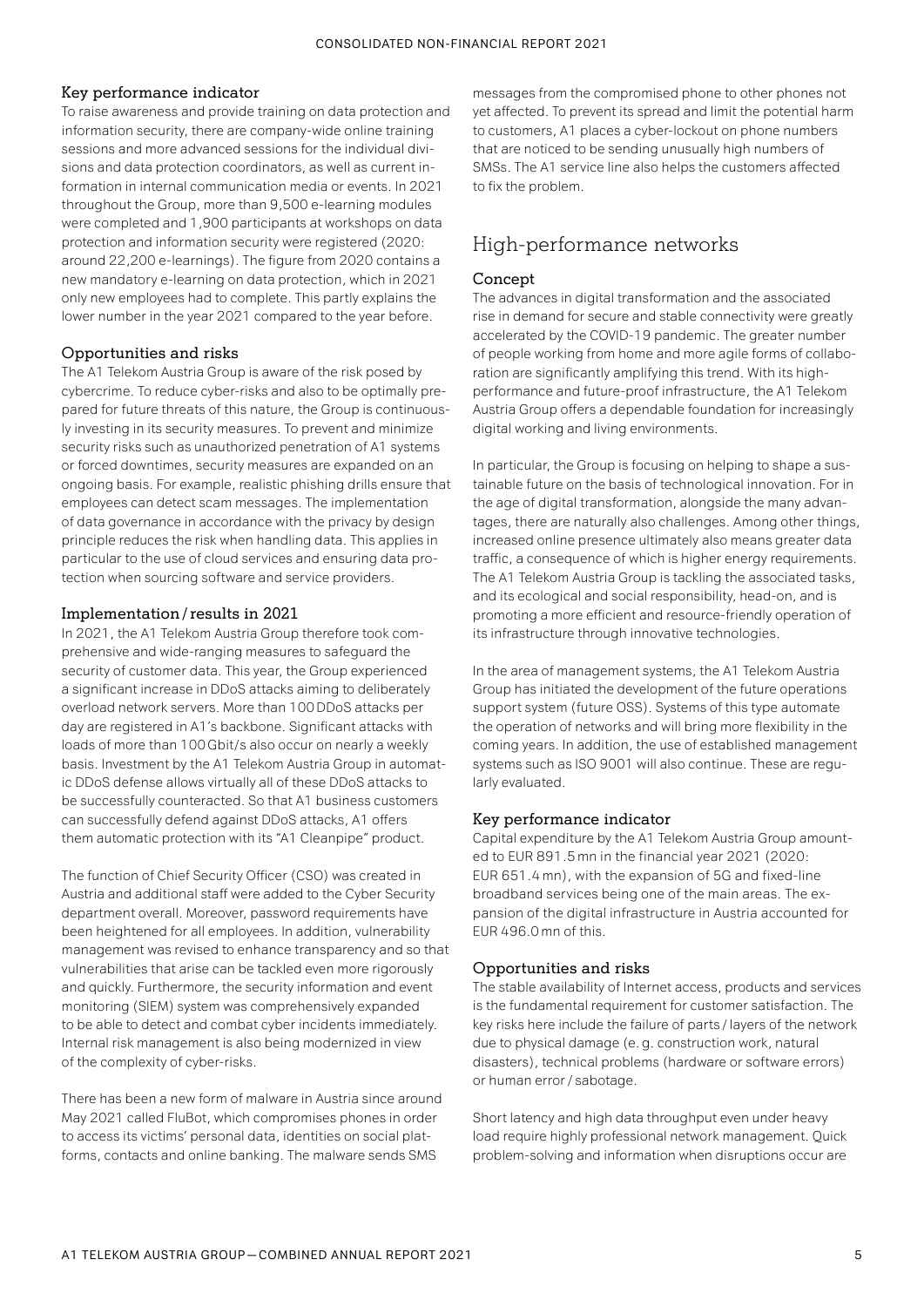essential for offering customers the utmost quality. Ongoing protection and continuous improvement of the communications infrastructure and supply performance represent a significant quality advantage and thus enhanced image and reputation. The company therefore relies on measures such as the (geo-) redundancy of networks and services, certified service and update processes, the virtualization of functions, testing and documentation, plus a close-knit control system, thereby ensuring product and service performance without interruption.

## Implementation/results in 2021 Broadband expansion in Austria

The 2021 infrastructure expansion in Austria focused on the advancing 5G roll-out and investment in Austria's biggest fiber network. In mobile communications, around 62 % of the population already has coverage for the fastest mobile technology 5G, as of the end of 2021. This makes A1 the leader in the field of 5G networks. A1 is still pursuing its target of providing 5G coverage for the entire population (>95 % of Austrian people) by 2023.

In fixed-line operations, more than 3,000km of additional fiber was laid this financial year. A1 now has a fiber network with a fiber length of around 64,000km in Austria. 95 % of Austria's communities are therefore connected to the A1 Telekom Austria Group's fiber network.

## Broadband expansion in CEE

The starting shot for 5G was fired in Bulgaria, Croatia and Slovenia in 2021 following the corresponding frequency auctions. Spectrum in the 2.1GHz, 2.6GHz and 3.6GHz frequency ranges was acquired in Bulgaria in the first half of 2021. In a multi-band auction in Slovenia, spectrum in the 700 MHz, 1.4GHz, 2.1GHz, 3.6GHz and 26GHz frequency ranges was purchased at auction in the second quarter. Most recently, spectrum in the 700 MHz, 3.6GHz and 26GHz ranges was acquired in Croatia in summer 2021. The A1 Telekom Austria Group invested a total of EUR 65.3 mn in frequencies in the financial year 2021.

Parallel to this, the Group is continuing to develop its fixed line infrastructure on its CEE markets and increasingly using fiber and state-of-the-art cable technologies such as DOCSIS 3.1.

# 3. Material environmental matters

# Climate change and carbon footprint

## Concept

The carbon emissions resulting from the energy consumption of the network infrastructure represent the Group's biggest impact in terms of climate change. The company's fleet and the heating/ air conditioning of its buildings likewise contribute to its carbon emissions. The A1 Telekom Austria Group therefore takes action to enhance its energy efficiency and stabilize or

reduce its energy requirements while simultaneously cutting carbon emissions as much as possible in all areas. Also, depending on the framework conditions, it seeks to ensure that its network design is as ecological as possible—including by using electricity from renewable energies.

The A1 Telekom Austria Group has summarized its commitment in a Group-wide environmental policy and anchored specific environmental goals in its environment, social and corporate governance (ESG) strategy. This, in turn, is part of its corporate strategy. As the goals of the ESG strategy have been taken into account in remuneration criteria for members of the Management Board of the Group and of the respective Group companies since 2020, the achievement of environmental goals has a direct influence on management remuneration.

The environmental management systems are certified according to ISO 14001 in all operating countries of the A1 Telekom Austria Group, except Belarus. A1 in Belarus is striving to achieve this certification for 2022. Furthermore, EMAS (eco management and audit scheme) requirements are complied with in Austria and Slovenia. Energy management in Austria is also certified according to ISO 50001. Since 2014, A1 has been the first carbon-neutral network in Austria to be audited and validated annually by TÜV SÜD according to the PAS 2060 international standard. Management systems are also evaluated regularly. For example, the ISO certifications are evaluated annually and were successfully carried out again for 2021. Adjustments are made as necessary throughout the year.

## Key performance indicator

The A1 Telekom Austria Group's goal is to reduce its carbon footprint to "net zero" by 2030 and to increase its energy efficiency per terabyte generated by 80 % over the same period. It plans to do so by reducing its own carbon footprint as a whole and by gradually making the transition to energy from renewable sources.

As a result of all the measures taken to date, carbon emissions were reduced at Group level as against 2020 in 2021. The A1 Telekom Austria Group's scope 1 emissions, which include carbon emissions from the combustion of fossil fuels for heating and mobility, were reduced by 3 %. Scope 2 emissions (market-based), which are generated by energy consumption and district heating, declined by 22 %. The total carbon reduction amounts to 20 %. The distance driven by the Group's fleet was reduced by 0.8 % and fuel consumption fell by 3 %. At A1 in Austria, 161 electric vehicles were ordered in 2021. Heating levels stayed the same / decreased slightly in 2021 year-on-year (fuel for heating: ±0 %; district heating: -2 %). Electricity requirements increased by 6 % over the same period. The energy efficiency indicator (electricity required per terabyte transferred) was 0.11 MWh/ terabyte in 2021 (2020: 0.14 MWh/ terabyte).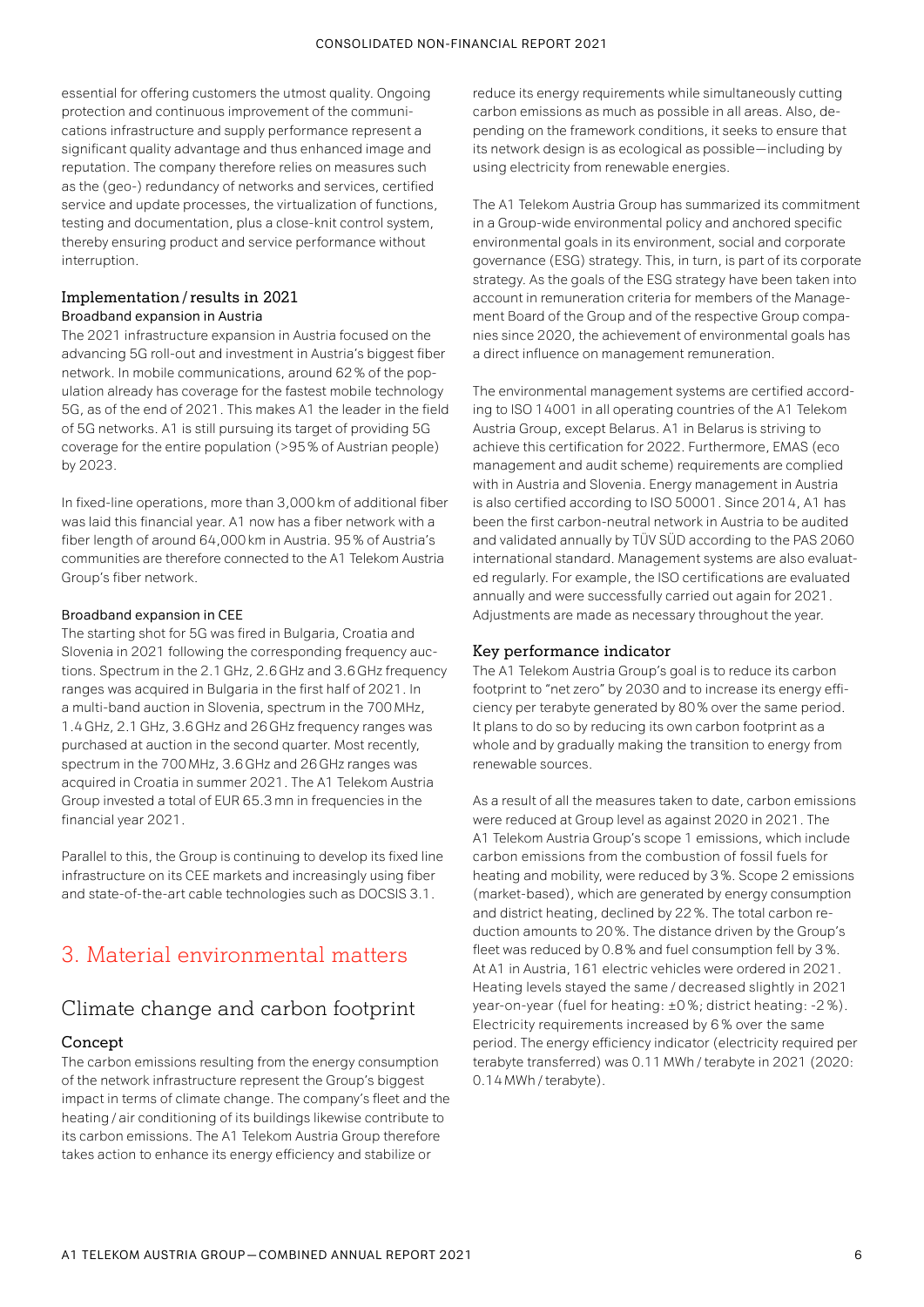| Targets for 2030 $^{\rm 1)}$                                                 | Status in 2021           |
|------------------------------------------------------------------------------|--------------------------|
| Reduction of $CO2$ emissions to net zero by reducing own $CO2$ footprint and | -20% scope 1 and scope 2 |
| by gradually making the transition to energy from renewable sources          | (market based) emissions |

Energy efficiency enhancement of 80%<sup>2)</sup> Improvement of 18%

compared to 2020 compared to 2020

1) Base year 2019

2) Measured as electricity required per terabyte transferred (in MWh / terabyte)

## Direct and indirect energy (in MWh)

According to the GRI Standard for Sustainability Reports: 302-1, 302-4

|                          |                           |                                 |                  |            | Total energy |
|--------------------------|---------------------------|---------------------------------|------------------|------------|--------------|
| 2021                     | Electricity <sup>1)</sup> | Fuels for heating <sup>2)</sup> | District heating | Fuels $3)$ | consumption  |
| Austria                  | 351,843                   | 13,990                          | 26,406           | 33,520     | 425,759      |
| <b>Bulgaria</b>          | 130,564                   | 97                              | 164              | 9,806      | 140,631      |
| Croatia                  | 90,813                    | 578                             | 3,385            | 5,675      | 100,452      |
| <b>Belarus</b>           | 96,252                    | 320                             | 3,712            | 4,560      | 104,844      |
| Slovenia                 | 36,020                    | 0                               | 326              | 1,036      | 37,382       |
| Serbia                   | 66,828                    | 161                             | 287              | 2,610      | 69,886       |
| North Macedonia          | 33,866                    | 0                               | 0                | 2,189      | 36,055       |
| A1 Digital               | 812                       | $\mathbf 0$                     | 22               | 67         | 902          |
| A1 Telekom Austria Group | 807,000                   | 15,147                          | 34,302           | 59,463     | 915,912      |

**2020** 

| A1 Telekom Austria Group | 764,390 | 15,161 | 35,159 | 61,083 | 875,793 |
|--------------------------|---------|--------|--------|--------|---------|
| A1 Digital               | 729     | 0      | 22     | 161    | 913     |
| North Macedonia          | 32,564  | O      | 0      | 2,158  | 34,722  |
| Serbia                   | 64,619  | 132    | 218    | 2,472  | 67,442  |
| Slovenia                 | 33,814  | 0      | 277    | 1,172  | 35,264  |
| <b>Belarus</b>           | 95,879  | 329    | 3,039  | 4,805  | 104,052 |
| Croatia                  | 86,413  | 499    | 2,845  | 5,137  | 94,894  |
| <b>Bulgaria</b>          | 126,996 | 95     | 302    | 10,061 | 137,455 |
| Austria                  | 323,374 | 14,105 | 28,454 | 35,117 | 401,051 |

#### **Change (in %)**

| Austria                  |   |      |       |       |  |
|--------------------------|---|------|-------|-------|--|
| <b>Bulgaria</b>          |   |      | $-46$ |       |  |
| Croatia                  |   | 16   | 19    | 10    |  |
| <b>Belarus</b>           |   | -3   | 22    | -5    |  |
| Slovenia                 |   | n.a. | 18    | $-12$ |  |
| Serbia                   |   | 22   | 31    | n     |  |
| North Macedonia          | 4 | n.a. | n.a.  |       |  |
| A1 Digital               |   | n.a. |       | $-59$ |  |
| A1 Telekom Austria Group |   |      |       | -3    |  |

The environmental indicators for the full financial year 2021 were not yet available at the time of reporting. The above table contains the figures for the period from 1 November 2020 to 31 October 2021, which is considered a representative comparison period for the financial year 2021. If no data were available for this period, data from the previous period were used. While figures were compiled with the utmost care, inaccuracies may occur, for instance due to estimates. Due to more precise compliance with the GHG protocol, the "electricity" indicators for Belarus have been recalculated for 2020. A1 Digital includes the German and Swiss part of the operations of A1 Digital (Austrian and Bulgarian parts are already reported in their respective segments).

Tables may be subject to rounding differences.

- 1) Purchased and own production, plus diesel for (emergency) power generators
- 2) Including oil and gas, not adjusted for climate factors

3) Including diesel, gasoline, CNG, LPG and natural gas, not including diesel for (emergency) power generators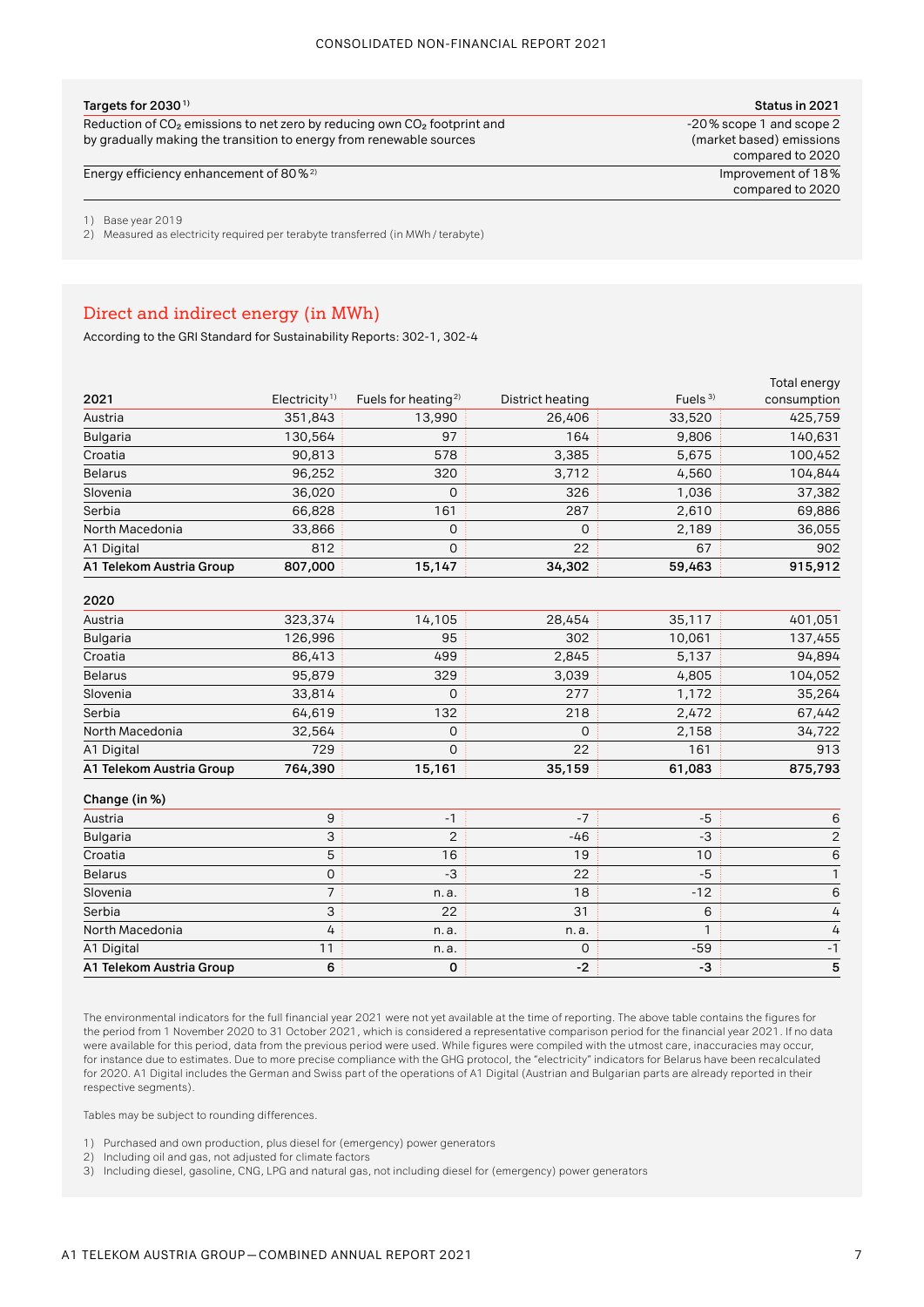## Opportunities and risks

In the area of environmental matters, climate scenarios and their impact on the A1 Telekom Austria Group's business model were analyzed for the first time in 2021. A multidisciplinary team evaluated the effects of two scenarios (<2°C, 4°C temperature increase) on the dimensions of customers, procurement, production and operations. The analysis focused on the risks of flooding/ loss of parts of the network, cost increases, for

instance due to carbon taxes, or massive increases in power costs and a disruption of the production of end-user devices or their components and supply chains. These enhanced ESG activities offer opportunities in both customer acquisition and customer loyalty.

The long-term financial impact of the risks is mainly reflected in the cost increase for energy. Steps were successfully taken

## Direct and indirect greenhouse gas emissions including biogenic emissions (in  $t$  CO<sub>2</sub>-equivalent)

According to the GRI Standard for Sustainability Reports: 305-1, 305-2, 305-5

|                          | Direct    | Indirect       |                | Total         |         | Total             |                |
|--------------------------|-----------|----------------|----------------|---------------|---------|-------------------|----------------|
|                          | (Scope 1) | (Scope 2)      |                | $(Scope 1+2)$ |         | (Scope 1+2+Comp.) |                |
|                          |           |                |                |               |         |                   |                |
|                          |           | location-      | market-        | location-     | market- | location-         | market-        |
| 2021                     |           | based          | based          | based         | based   | based             | based          |
| Austria                  | 12,086    | 85,783         | 8,356          | 97,870        | 20,442  | 83,042            | 5,614          |
| <b>Bulgaria</b>          | 3,033     | 58,270         | 38,969         | 61,303        | 42,002  | 61,303            | 42,002         |
| Croatia                  | 2,408     | 13,715         | 26,942         | 16,124        | 29,350  | 16,124            | 29,350         |
| <b>Belarus</b>           | 1,715     | 37,128         | 37,128         | 38,843        | 38,843  | 38,843            | 38,843         |
| Slovenia                 | 274       | 7,857          | 2,849          | 8,130         | 3,122   | 8,130             | 3,122          |
| Serbia                   | 948       | 48,883         | 41,231         | 49,831        | 42,179  | 49,831            | 42,179         |
| North Macedonia          | 835       | 20,859         | 20,859         | 21,694        | 21,694  | 21,694            | 21,694         |
| A1 Digital               | 18        | 135            | 6              | 153           | 23      | 153               | 23             |
| A1 Telekom Austria Group | 21,316    | 272,631        | 176,340        | 293,947       | 197,656 | 279,119           | 182,828        |
|                          |           |                |                |               |         |                   |                |
| 2020                     |           |                |                |               |         |                   |                |
| Austria                  | 12,536    | 85,270         | 9,143          | 97,807        | 21,679  | 85,324            | 9,196          |
| <b>Bulgaria</b>          | 3,168     | 64,981         | 64,962         | 68,149        | 68,130  | 68,149            | 68,130         |
| Croatia                  | 2,191     | 18,373         | 35,815         | 20,565        | 38,006  | 20,565            | 38,006         |
| <b>Belarus</b>           | 1,794     | 36,492         | 36,492         | 38,285        | 38,285  | 38,285            | 38,285         |
| Slovenia                 | 311       | 7,931          | 4,809          | 8,242         | 5,120   | 8,242             | 5,120          |
| Serbia                   | 852       | 50,925         | 50,925         | 51,778        | 51,778  | 51,778            | 51,778         |
| North Macedonia          | 1,012     | 22,931         | 22,931         | 23,943        | 23,943  | 23,943            | 23,943         |
| A1 Digital               | 43        | 121            | 6              | 164           | 49      | 164               | 49             |
| A1 Telekom Austria Group | 21,908    | 287,025        | 225,083        | 308,932       | 246,990 | 296,449           | 234,508        |
|                          |           |                |                |               |         |                   |                |
| Change (in %)            |           |                |                |               |         |                   |                |
| Austria                  | $-4$      | $\mathbf{1}$   | $-9$           | $\mathbf 0$   | $-6$    | $-3$              | $-39$          |
| <b>Bulgaria</b>          | $-4$      | $-10$          | $-40$          | $-10$         | $-38$   | $-10$             | $-38$          |
| Croatia                  | 10        | $-25$          | $-25$          | $-22$         | $-23$   | $-22$             | $-23$          |
| <b>Belarus</b>           | $-4$      | $\overline{2}$ | $\overline{2}$ | 1             | 1       | 1                 | $\overline{1}$ |
| Slovenia                 | $-12$     | $-1$           | $-41$          | $-1$          | $-39$   | $-1$              | $-39$          |
| Serbia                   | 11        | -4             | $-19$          | $-4$          | $-19$   | $-4$              | $-19$          |
| North Macedonia          | $-18$     | -9             | $-9$           | $-9$          | $-9$    | -9                | -9             |
| A1 Digital               | $-59$     | 11             | $-4$           | $-7$          | $-52$   | $-7$              | $-52$          |
| A1 Telekom Austria Group | -3        | $-5$           | $-22$          | $-5$          | $-20$   | $-1$              | $-16$          |

The environmental indicators for the full financial year 2021 were not yet available at the time of reporting. The above table contains the figures for the period from 1 November 2020 to 31 October 2021, which is considered a representative comparison period for the financial year 2021. If no data were available for this period, data from the previous period were used. Scope 1 includes direct emissions from combustion of fossil fuels; emissions from cooling agents are not considered. Scope 2 includes indirect emissions from electric energy and district heating. According to the GHG Protocol, "location-based scope 2" figures refer to the average emissions factors in the area in which the energy consumption takes place. The average value at national level is used. According to the GHG Protocol, "market-based scope 2" figures refer to energy suppliers' emissions factors, insofar as these are available, or an individual energy product. A1 Digital includes the German and Swiss part of the operations of A1 Digital (Austrian and Bulgarian parts are already reported in their respective segments).

Tables may be subject to rounding differences.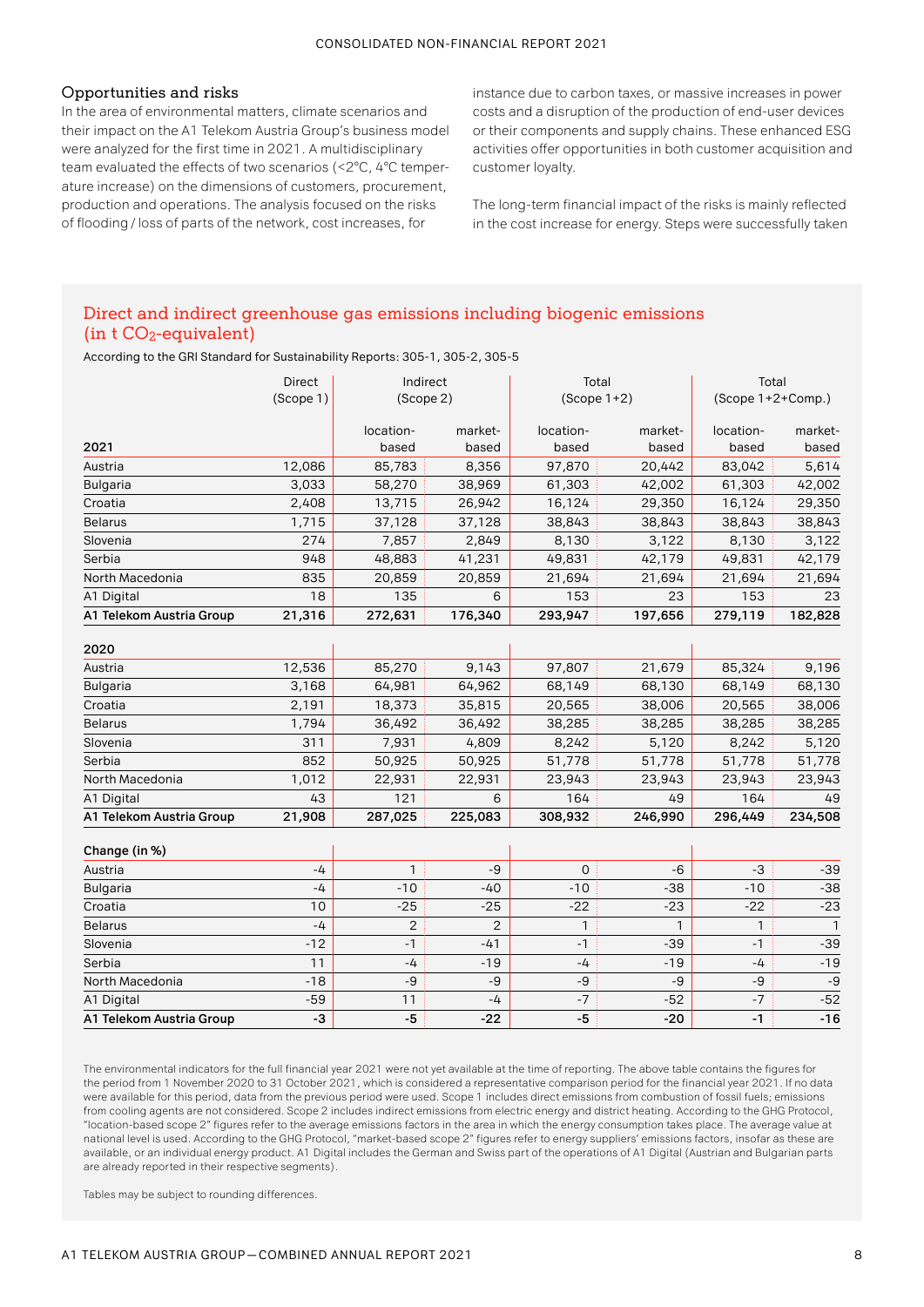to minimize the risk of flooding, including construction activity and relocating critical equipment to higher floors. The externally monitored analysis resulted in the classification of climate risks in countries of the A1 Telekom Austria Group as "low impact" (<3 % impact on cash flow). Other strategic activities also contributed to a reduction of consumption or the avoidance of regulatory risks.

To reduce the risks, nearly 100 % of electricity is sourced from renewable energy in Austria, solar power is promoted throughout the Group and various measures are taken to use the required energy as efficiently as possible. These range from using low-consumption equipment to increasing average temperatures at IT locations in order to reduce the need for cooling. A transition to cloud solutions for the more efficient processing and storage of data contributes to the reduction, as does active network management, which supports the most efficient technology for data transfer in addition to the investment in new technologies.

#### Implementation/results in 2021

As stated before, the A1 Telekom Austria Group believes that it has an obligation to make its business operations as sustainable as possible. In addition to measures to enhance energy efficiency, meeting the energy demand from renewable sources such as solar power, hydropower or wind power plays a big role. For this reason, the focus in 2021 was again in particular on electricity purchasing and consumption as the biggest lever for reducing  $CO<sub>2</sub>$  emissions. Throughout the Group, the share of renewable energy in total energy consumption and in electricity consumption increased to 50 % and 57 % respectively. A Green Electricity Policy was created to define the right measures with corresponding quality standards for the purchase of green electricity. This policy defines four key instruments: onsite energy production, power purchasing agreements (PPAs), green tariffs and guarantees of origin. Each of these instruments was assessed and prioritized according to various criteria, such as environmental impact, time to implementation and innovation potential. At least one of the Green Electricity Policy's instruments was implemented on virtually all markets of the A1 Telekom Austria Group in 2021. Examples include a contract for a green tariff in Croatia and Serbia, the acquisition of guarantees of origin in Bulgaria and the installation of solar panels on base stations in Bulgaria. The A1 Telekom Austria Group also operates two major photovoltaics plants of its own. One in Belarus has been operating since 2016 with around 24 million kWh of electricity produced every year. Also, another plant in Aflenz, Austria, has been operating since back in 2013 producing around 215,000kWh of electricity per year.

Various measures are being taken to reduce carbon emissions by the Group's fleet of vehicles, the first of which is to reduce

the distance traveled. Innovative logistics concepts and telepresence solutions, as well as other digital solutions in support of flexible, remote forms of work are also used as an alternative. Self-installation solutions for customers also help to reduce the distance traveled. The second step is to use vehicles with sustainable drive systems. The increased use of gas, hybrid or electric vehicles is currently being evaluated/ implemented. The A1 Telekom Austria Group also commissioned EcoAustria and the Fraunhofer Institute for Systems and Innovation Research (ISI) in Austria to produce a study on "Digitalization and Climate Change", which was published in March 2021. Both the positive and negative effects of digitalization on  $CO<sub>2</sub>$  emissions were analyzed qualitatively and quantitatively. The results show that digital infrastructure makes a positive contribution to the climate overall, as the carbon-reducing effects outweigh the carbon-increasing effects on average.

## Resource optimization and dematerialization

#### Concept

Digitalization offers huge potential for environmental protection in terms of resource conservation. Digital communication solutions, such as videoconferencing or telepresence, are making communication more efficient and more environmentally friendly in a number of areas of work and life, as many work processes that would otherwise have required travel can now be done online. Hand in hand with this dynamic digital transformation, new technologies and devices / components are continuously being developed and used to optimize efficiency and potential. The A1 Telekom Austria Group makes fundamental ecological principles a top priority, such as preventing waste, conserving resources and efforts to keep valuable raw materials in circulation for as long as possible. Continuous lifecycle management ensures that resources in circulation can be used for as long as possible. This includes the refurbishment and reuse of returned devices that are still functional and technologically current. When devices or equipment can no longer be used, they are dismantled, systematically separated by component, such as circuit boards, copper, iron or tin, and properly recycled. Manual recycling processes are preferred. The A1 Telekom Austria Group also contributes to the conservation of resources by recycling cell phones. Most of its subsidiaries offer their customers the opportunity to return old devices free of charge, and some subsidiaries have even been doing this since 2004.

#### Key performance indicator

The A1 Telekom Austria Group has set itself the goal of recycling around 50,000 old devices every year by 2030. Between 70 % and 80 % of the components of these old devices can

| Status in 2021  |
|-----------------|
| 166.038 devices |
|                 |
|                 |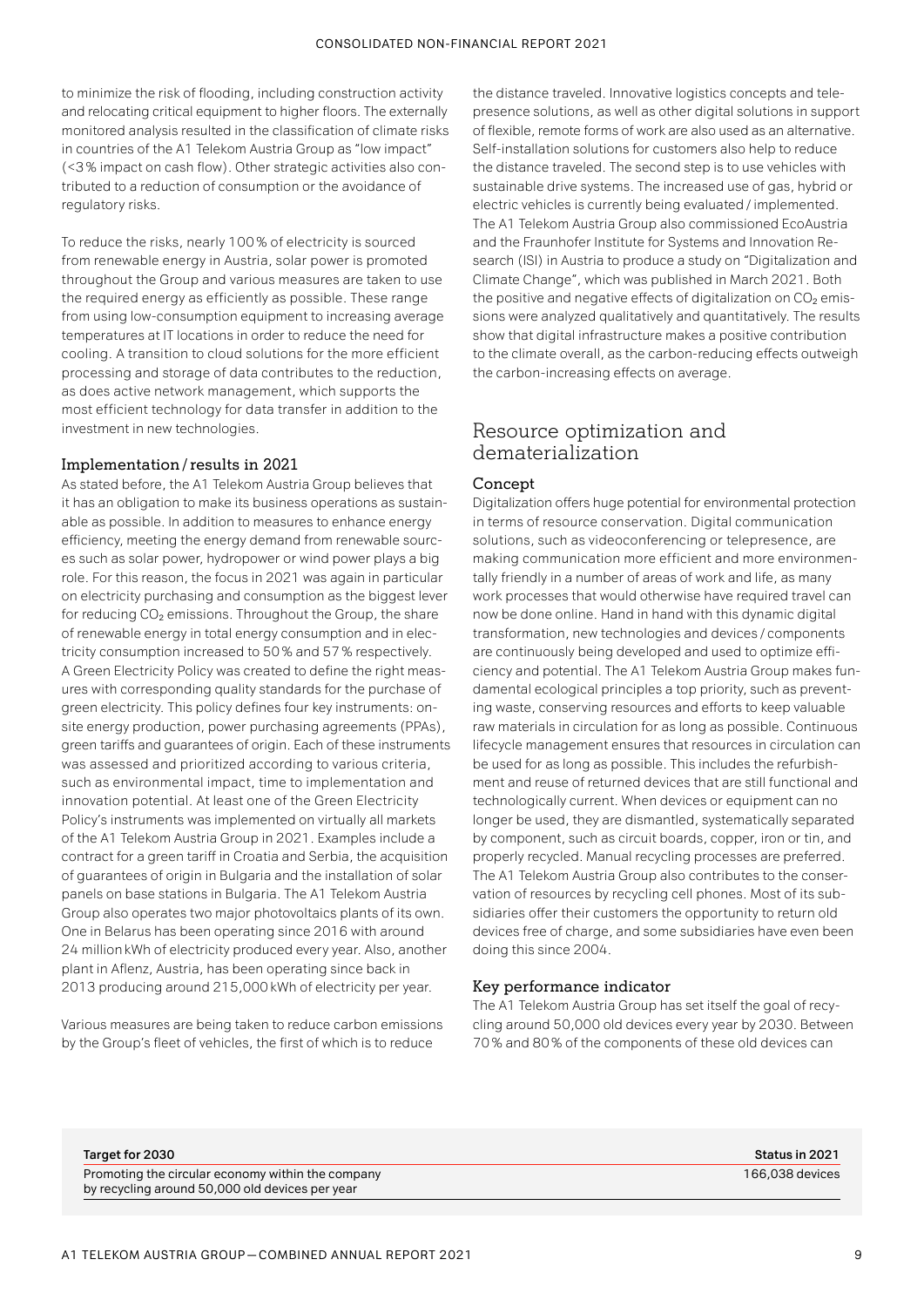be recycled and reused as raw materials by specialist recyclers. In 2021, the Group as a whole collected 166,038 recycled devices (2020: 84,880 mobile devices) and 580,839 recycled and refurbished devices in total.

## Opportunities and risks

The A1 Telekom Austria Group also sees dematerialization and resource conservation as a business opportunity, as the development of innovative solutions could open up new business areas and possibilities for revenue growth. Improving process efficiency means resources such as raw materials can be used more effectively or their use can be prevented altogether. This affects both production and logistics costs. The COVID-19 pandemic made an unplanned yet key contribution to accelerating this development.

Rising recycling targets and the underlying activities contribute to the resource cycle and mitigate the risk of recycling requirements, such as those that have long existed in Belarus. An active commitment to certified product refurbishment also reduces the Group's investment in equipment. Refurbishment is already being successfully practiced for cell phones, modems and set-top boxes. With customers now increasingly aware of the issue of resource conservation, calls are growing for the company to become a market pioneer, as is demand for refurbished devices that also lower the barrier to entry for the premium segment.

## Implementation/results in 2021

A1 Telekom Austria Group's ambitions for resource optimization and dematerialization are not just limited to recycling. In Austria, the proceeds from cell phone recycling go towards climate protection projects. Similarly, initial pilot projects were carried out to resell refurbished cell phones. In Slovenia, for example, A1 introduced a green cell phone plan where older smartphone models that are still technically fully intact are sold at lower costs, mainly to a younger target group. Moreover, at A1 in Austria, more than 160,000 units of the A1 WLAN Box and the new A1 Hybrid Box have been shipped with a new packaging design based on sustainable criteria already.

# 4. Social matters

## Secure, proficient use of digital media, Internet crime, Internet addiction, access to information and education

With regard to social matters, the A1 Telekom Austria Group fulfills its responsibility to society with a special focus on teaching media literacy, how to use social media and cybercrime. The significant issues are discussed jointly in the following

section: access to information and education, secure, proficient handling of digital media, cybercrime and Internet addiction.

## Concept

The dynamic digital transformation is accompanied by the continuous introduction of innovative applications that are enriching our working conditions, our lives and our communications. The A1 Telekom Austria Group is aware of the social responsibility associated with this. It is actively involved in educating people about the proper use of mobile devices and the Internet, as well as about risks such as Internet addiction or cybercrime. This is relevant both for the older generation and for children and young people. Furthermore, for the latter target group, the clear trend towards creative digital applications will require new digital teaching concepts. It is no longer just a matter of acquiring digital skills, but also actively helping to develop and shape the digital world. This is particularly relevant for children and young people, as digitalization will shape and change the future of working life more than ever before. New job profiles will emerge, which will demand new approaches to training and continuing professional development. The workshops offered by the A1 Telekom Austria Group on issues such as programming, robotics or design and media will give young people a hands-on way to acquire digital learning content so that they can become the architects of the digital world of tomorrow.

The focus today is therefore on teaching learners the right way to handle digital design, Internet security and social media. The "A1 Internet for All" media literacy initiative was established in Austria in 2011 to teach these very skills, and similar projects and activities have since been rolled out in other countries where the Group operates. The initiative offers free workshops that help people to take their first steps in the digital world and teach them how to protect themselves effectively against potential risks, such as cybercrime, in addition to training programs for educators.

Target attainment is regularly reviewed on the basis of predefined key figures, such as the number of participants in media literacy training sessions. The responsibility and steering of the Group-wide media literacy initiative is ensured by the Group ESG department.

## Key performance indicator

Some workshops were held online because of COVID-19. In total, workshops were attended by 33,190 participants in 2021. The "A1 Internet for All" and "A1 digital.campus" initiatives have already been attended more than 261,100 times in total since 2011. The A1 Telekom Austria Group is committed to reach 100,000 people between 2020 and 2023 as part of its digital education initiative. This initiative is clearly focused on children and young people to help them safely navigate and actively shape the digital world.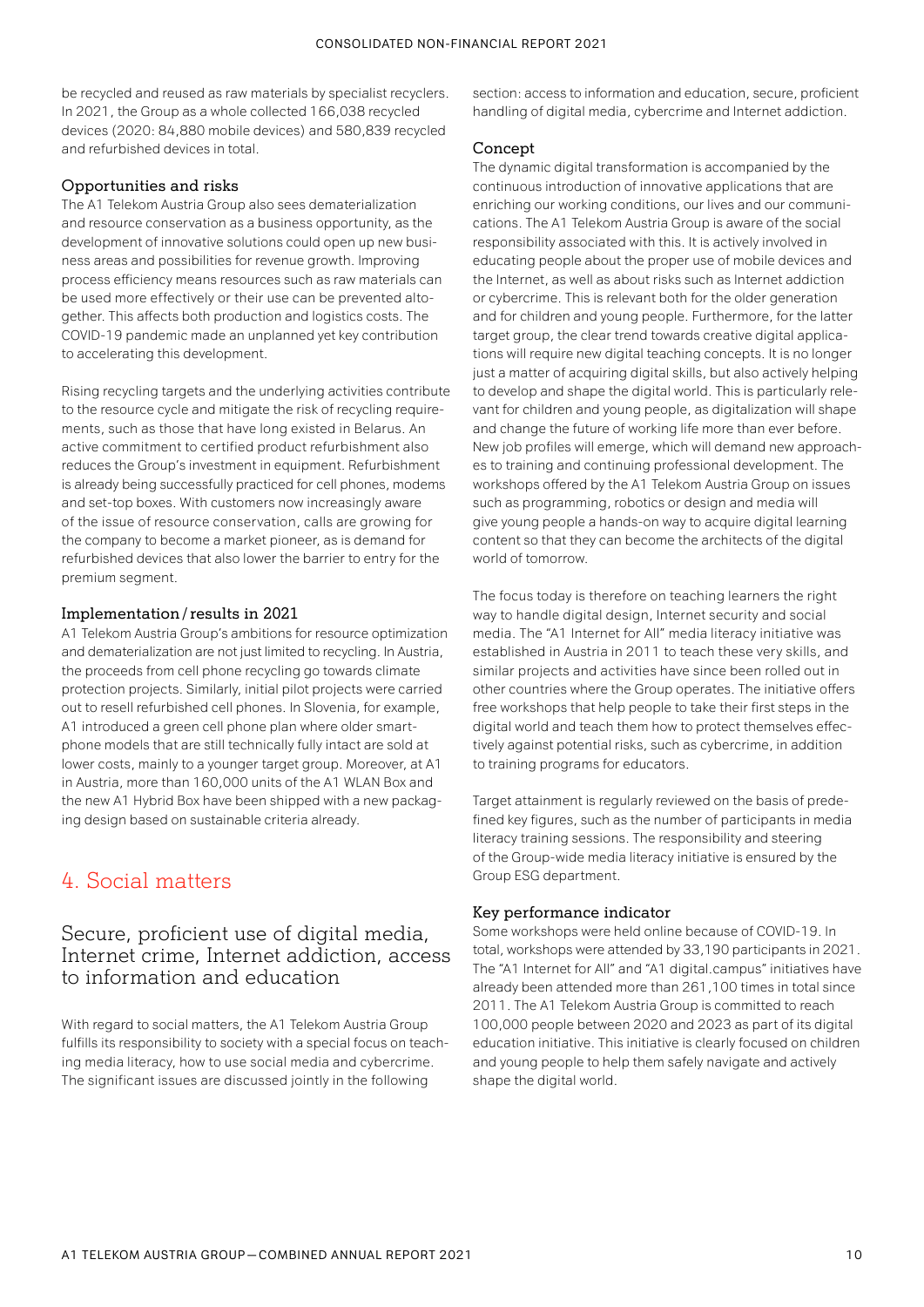## Opportunities and risks

Promoting the use of digital media is seen as an opportunity, because the safe and skilled use of new media has now reached all areas of life—education, work, leisure—and therefore also helps to close the digital gap. Lockdowns due to the pandemic served as a catalyst of digital transformation and fueled a rapid increase in the use of digital tools across all age groups. Risks in using digital media pose challenges to children, young people and digital beginners especially challenges that they have a limited capacity to solve themselves. These can range from addiction, bullying or isolation to rising cybercrime.

## Implementation/results in 2021

The digital transformation and the COVID-19 pandemic are creating new skill requirements, not just for children and young people, but for educators and parents as well. Distance learning, working from home and virtual contact with family and friends are now part of our day-to-day reality. To address this, A1 expanded its range of online workshops for teachers and kindergarten educators in Austria. Moreover, the number of parents' evenings was increased as, especially in times of distance learning and lockdown, children's Internet consumption has risen enormously, giving rise to a number of extra questions about Internet use, cyberbullying and social media addiction. For pupils in Austria, a selected number of online workshops were offered in conjunction with distance learning in the first half of the year, while at the same time a new education initiative concept was developed.

After ten years, "A1 Internet for All" became the new "A1 digital. campus" in 2021, with a focus on robotics, coding and design and media labs for school classes. Children and teenagers were given a hands-on chance to learn the basics of coding and robotics at the first vacation special in November.

A1 is also focusing on safety workshops for children in North Macedonia, Croatia, Serbia, Slovenia and Bulgaria, and it offers workshops for parents in Slovenia and Croatia as well. Furthermore, in Serbia, A1 designed a workshop just for girls on safety on the Internet and digital skills, while children and parents in Slovenia found answers for their questions on safe Internet habits in an online quiz on A1's website.

For the older generation, the A1 Seniors' Academy was launched in Austria, giving people over 60 the chance to take part in online workshops as a gateway to the Internet, in addition to covering relevant security issues and the latest advice on communicating by WhatsApp and video calls. In Belarus as well, the #ionline campaign was continued to actively help Internet beginners as they take their first steps in the digital world.

## 5. Employee matters

The issues of remote and flexible working environments, the skill shift on the employment market and developing employees' digital skills are the central elements in the area of employee matters. Actions for promoting women and diversity are reported on as well.

The A1 Telekom Austria Group had 17,856 employees / fulltime equivalents (FTE) as of the end of 2021 (2020: 17,949). The headcount in the Austria segment was reduced by 2 % to 7,180 in conjunction with the ongoing restructuring measures. 35 % of employees in the Austria segment have civil servant status (2020: 38 %).

| Target for 2023 |  |  |  |  |  |
|-----------------|--|--|--|--|--|
|-----------------|--|--|--|--|--|

Reaching 100,000 people—with a special focus on children 42,429 since 2020 42,429 since 2020 and young people—as part of the digital education focus. Providing confidence and skills in their active creation of digital worlds.

**Target for 2023 Status in 2021**

## Participation in the "A1 Internet for All", "A1 digital.campus" and "A1 Seniorenakademie" initiatives

|                          | 2021   | 2020  | Change (in %) |
|--------------------------|--------|-------|---------------|
| Austria                  | 12,793 | 8,936 | 43            |
| <b>Bulgaria</b>          | 12,082 | n.a.  | n.a.          |
| Croatia                  | 2,878  | 143   | 1,913         |
| <b>Belarus</b>           | 184    | n.a.  | n.a.          |
| Slovenia                 | 3,705  | n.a.  | n.a.          |
| Serbia                   | 244    | 90    | 171           |
| North Macedonia          | 1,304  | 70    | 1,763         |
| A1 Telekom Austria Group | 33,190 | 9,239 | 259           |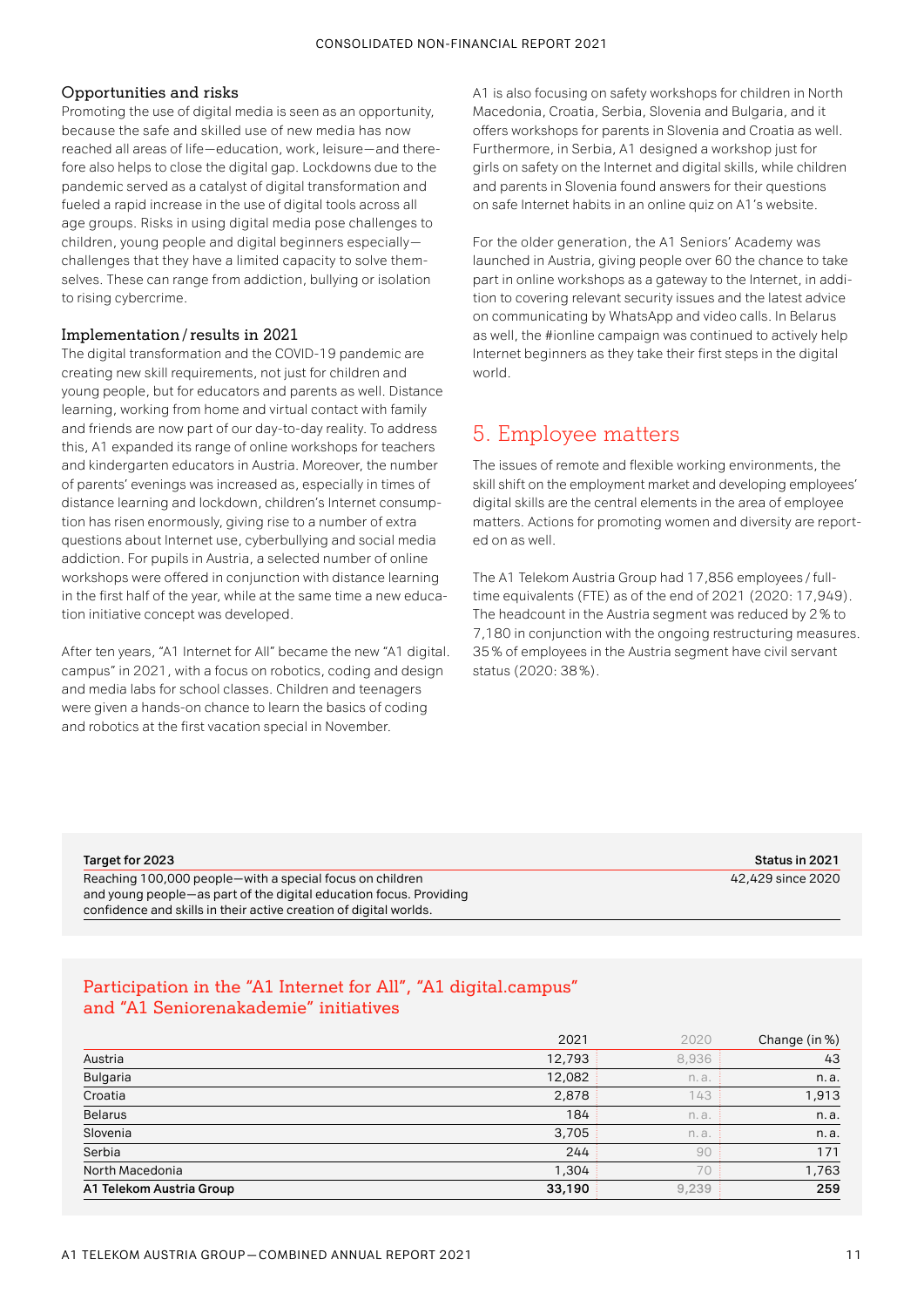# Remote working and flexible hours

## Concept

The focus in 2020 was on successfully coping with the challenges of the COVID-19 pandemic. This includes successful collaboration when working from home for those for whom this is an option. In addition, appropriate health and safety concepts had to be implemented for shop and logistics employees, as well as customer service technicians, as quickly as possible. When it emerged that an orderly return to offices would be possible again, the A1 Telekom Austria Group developed a joint framework that could give guidance for all countries while still enabling and allowing specific local solutions. This focuses on flexibility in the time and location of work. A good balance between working under remote and office-based conditions plays a crucial role in this. The physical office is preferred for creative collaboration, team meetings and social interaction, while working from home or remote working is particularly suitable for focused, individual work or routine activities. The A1 Team is aware that flexibility and freedom also mean responsibility regarding one's own work and the results that must be achieved. This framework is being adapted in line with the current pandemic situation.

To make the transition to hybrid working and different forms and formats as smooth as possible, corresponding training. webinars and e-learning were offered at both Group and country level.

## Opportunities and risks

Among other things, the increased competitive capability resulting from higher employee productivity is seen as an opportunity. Satisfied employees deliver better results and employee satisfaction also improves the perception of the A1 Telekom Austria Group as an attractive employer. This likewise lays the groundwork for ensuring a work / life balance and a healthy working environment. At the same time, however, the growing

flexibilization of working life is posing new challenges for employers and employees alike. After one and a half years of pandemic, both a mode of working and the associated regulations have been developed and established. Adjustments that had to be made on account of the pandemic have had no measurable negative effects on employees' performance or motivation. Nonetheless, risks (decline in creativity, isolation, loss of worklife balance) and opportunities (attractiveness as an employer) remain a constant challenge for employees and managers.

The A1 Telekom Austria Group is actively taking steps to minimize these risks. These include a clear focus on more dialog and virtual collaboration formats as well as, above all, the training of management and support for them and their teams.

#### Implementation/results in 2021

In order to explore the changing conditions in a hybrid working environment, in the spring and fall of 2021, the Group offered virtual workshops on hybrid working for managers, staff who host meetings and all employees. In view of the high demand, further workshops are planned for 2022.

The New Work Festival was created at A1 in Austria in 2021 as a new event format open to all employees with the aim of discussing and reporting on various aspects of the "A1 Way of Work" with internal and external experts. In a co-creation process, all employees can help to shape the new world of work. A1's biggest co-creation event to date lasted nine days and comprised 64 sessions with 91 internal and external speakers. All sessions and workshops, etc. were held virtually. This format was continued from November 23 to December 1 with the title "Leadership in Flux". Various aspects of leadership were examined in the new work context in 27 virtual events with 43 internal and external speakers, which were open to all A1 employees in Austria. Three specific workshops were offered to all employees of the A1 Group as part of the New Work Festival: "Intent-based Leadership" with a keynote by a renowned

## Employees 1) as of 31 December 2021

|                                | 2021   | 2020    | Change (in %) |
|--------------------------------|--------|---------|---------------|
| Austria                        | 7,180  | 7,320   | $-1.9$        |
| <b>Bulgaria</b>                | 3,291  | 3,329   | $-1.2$        |
| Croatia                        | 1,837  | 1,872   | $-1.9$        |
| <b>Belarus</b>                 | 2,334  | 2,385   | $-2.1$        |
| Slovenia                       | 606    | 532     | 14.1          |
| Serbia                         | 1,456  | 1.370   | 6.3           |
| North Macedonia                | 767    | 776     | $-1.2$        |
| Corporate including A1 Digital | 385    | 366     | 5.3           |
| A1 Telekom Austria Group       | 17,856 | 17,949: | $-0.5$        |

1) Full-time equivalents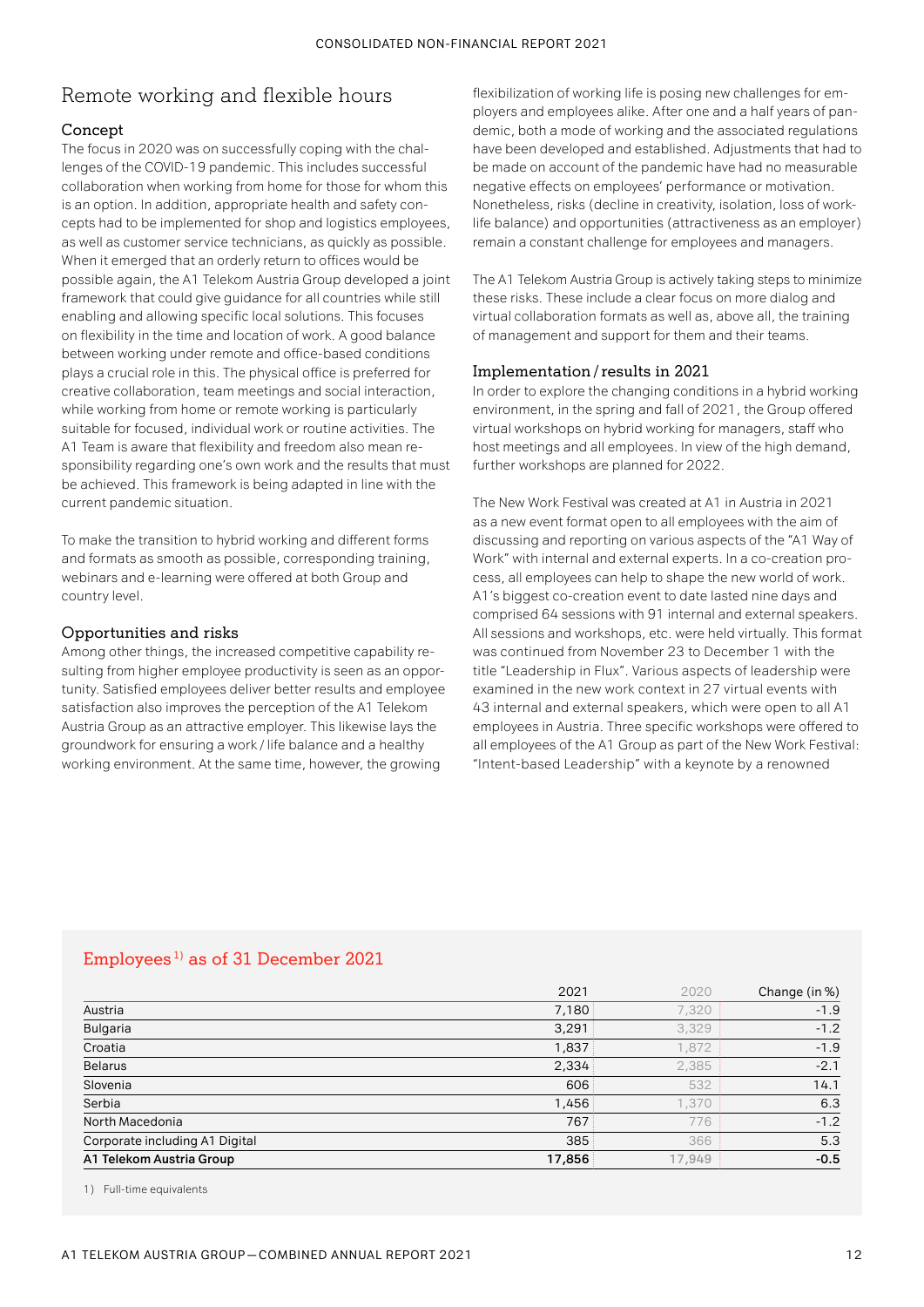leadership author, "The Role of Leadership in Hybrid" and "Inclusive Leadership".

The Group Young Potential Program, or GYPP, was held entirely virtually in 2021. GYPP is intended for talented young employees with less than five years' professional experience who have been with the A1 Telekom Austria Group for at least one year. The aim of this program is to bring fresh perspectives, ideas and concrete projects by young potentials into the company in service of its digital transformation. It allows the participants to broaden their horizons, to network throughout the Group and with different departments, and to learn new skills. In GYPP, there are currently 25 participants working in teams on projects relevant to business, learning and working independently with the guidance of coaches and project sponsors throughout the six-month process.

The employee survey "A1 Voices" was carried out in the fourth quarter of 2021. Employee engagement has risen since the last survey in 2019—the Engagement Index for the whole of the A1 Telekom Austria Group was at 77 % as compared to 76 % in 2019. The values for the various units of the company were between 68 % and 86 %.

## Skill shift on the employment market and employee digital skills development

## Concept

It is important to the A1 Telekom Austria Group to be an attractive employer for talented people, and to offer its current employees the chance to expand their capabilities and to create an ideal framework for their ongoing development to ensure that they have the skillsets they need for the future as well. According to the motto "Learning is in our DNA", it is a strategic goal of the A1 Telekom Austria Group to actively develop the learning culture and to create a framework for customized and self-managed learning.

In addition to specific expert training, relevant learning content is offered for all employees of the Group. Since 2019, A1 Learning Topics have been teaching the basics and more advanced information on strategic future issues such as advanced analytics, the cloud and agility. The learning content can be accessed via the Group-wide eCampus learning platform at any time.

## Key performance indicator

More than 120,400 eCampus courses were completed in 2021. The number of courses completed in 2020 was 131,200.

## Opportunities and risks

Digitalization—and the associated development of digital skills is a central aspect of corporate strategy, and the ongoing development of employee skills is a key pillar of advancing this

digitalization. Depending on skillsets and how they are used in day-to-day work, increased personal responsibility and thus employee satisfaction—also as a result of being able to work anywhere and at any time—is seen as an opportunity of a digital business model. A wide range of courses is therefore available on the internal eCampus for acquiring skills.

Digitalization offers a wide range of possibilities that the A1 Telekom Austria Group is actively leveraging in conjunction with its internal transformation and externally guiding customers with forward-looking services. For completeness, it should be noted that the increase in networking also entails risks in the field of cybersecurity, which the A1 Telekom Austria Group is actively addressing.

## Implementation/results in 2021

16 A1 Learning Topics, mostly in the areas of social and digital skills development, were available on the eCampus in 2021. Starting in the fourth quarter, one A1 Learning Topic dealt with ESG. At the same time, employees can use the ESG Library as a point of reference, where they can find the A1 Telekom Austria Group's ESG strategy or informative Internet sites on ESG issues. This A1 Learning Topic will be continued in 2022 with the aim of providing an overview of ESG issues and raising awareness.

Another A1 Learning Topic was "Growth Mindset", which was chosen for the ongoing development of the A1 learning culture. "Growth mindset" describes the belief that talents and skills can be developed and are not set in stone. All employees were given the chance to take part in this learning option with activities such as a talk by an internationally renowned expert, videos of A1 testimonials, extensive learning materials and a quiz for testing their own knowledge.

The A1 Telekom Austria Group is using a skills-matching platform to establish an overview of the skills that exist within the Group on the one hand while also offering all employees an individually tailored learning experience on the other. There, employees can create their skills profile and compare this against real job profiles and offers using artificial intelligence. The tool shows the matches between the skills that employees already possess and job requirements, and it suggests suitable learning options from various learning platforms. For example, in support of gender diversity initiatives, women can compare their individual skills with the profile for leadership roles and are assisted in their development towards a leadership role. Two webinars were held on this subject in November.

# Promoting women and diversity

## Concept

Diversity, equity and inclusion are key components of the ESG strategy. Diversity within the A1 Team opens up enormous potential for the Group. Different skills, perspectives and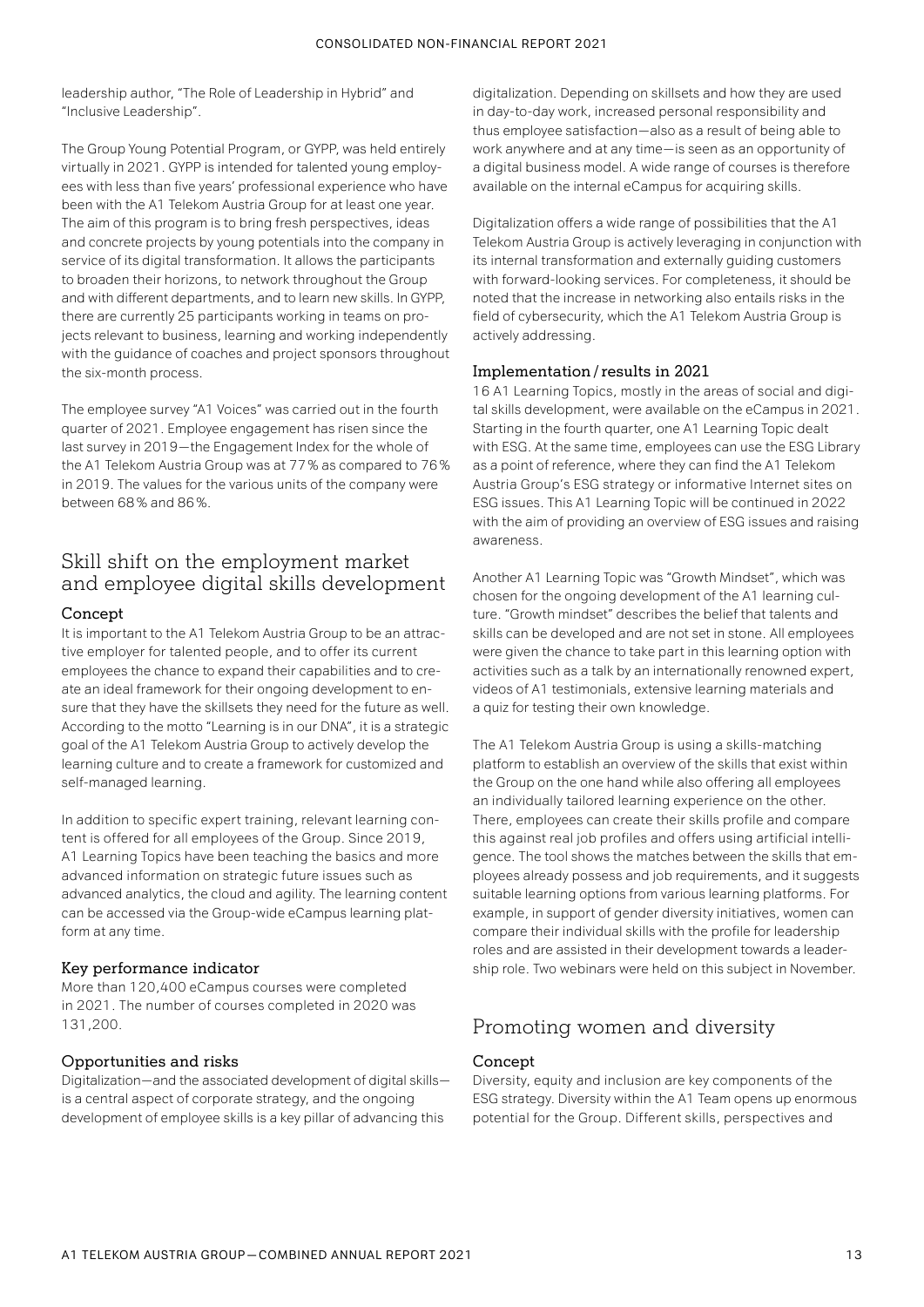experiences offer a wide range of options for learning together and from each other, and thereby arriving at better solutions for A1 customers, for employees and for the company. "Diversity, Equity and Inclusion" (DE & I) is the catch-all term for initiatives and projects relating to these issues.

While diversity itself is broadly defined (age, equality, disabilities and skills, etc.), special attention is paid to gender diversity. In Austria especially, there is a low share of women on account of the company's history and social circumstances. To raise the number of women and to get more women into management positions, the compatibility of family and work has been a key point of focus in the last few years especially. However, flexible time models and the chance to work from home have been available since long before the COVID-19 pandemic.

## Key performance indicator

The A1 Telekom Austria Group has set itself the goal of increasing the share of women in management positions to 40 % by 2023, while also raising and keeping the overall share of women in the company at above 40 %. In 2021, the share of women in management positions was 36 % (2020: 36 %), with women accounting for 39 % (2020: 40 %) of the company's workforce.

## Opportunities and risks

By design, management teams are organized in a crossfunctional way in the A1 Telekom Austria Group. One of the opportunities this affords is that diversity leads to better

decisions, as it allows a broader perspective on issues. Different perspectives allow risks to be identified more quickly as well. Diverse teams also often consider more options, find more creative solutions, make decisions based on more comprehensive criteria and are less prone to one-dimensional thinking. Diverse teams are also considered a strong engine for innovation. Companies with a high level of diversity are more likely to be highly profitable, as multiple studies have shown.

## Implementation/results in 2021

A number of DE & I initiatives were launched in 2021 and programs were implemented to actively pursue goals in the area of promoting women and diversity. The DE& I Policy forms a Group-wide framework for these issues. This policy has been published on the A1 Telekom Austria Group's ESG website.

Transparency creates trust and understanding, which is why an internal DE & I Information Hub was set up in 2021. This is an internally accessible website with information on all DE & I issues and their corresponding points of contact. This hub is accessible to all employees. In the interests of transparency, the "DE & I Info Hub" also contains a KPI dashboard that displays and analyzes all key diversity indicators for the Group as a whole. The hub is constantly being refined and improved with the help of the entire A1 team.

A further initiative is workshops on unconscious bias, because this remains one of the biggest obstacles to diversity, equity and inclusion. The Group has therefore made it its goal to provide even more information and, above all, to create more

| Targets for 2023 $1$                                             | Status in 2021 |
|------------------------------------------------------------------|----------------|
| Increasing the share of women in management positions to 40%     | 36%            |
| Raising and maintaining the share of women in the company at 40% | 39%            |

1) Basis year: 2019

## Share of female employees and female managers as of 31 December 2021

|                                        | Share of female<br>employees |      | Share of female<br>managers $1$ ) |      |  |
|----------------------------------------|------------------------------|------|-----------------------------------|------|--|
| in $%$                                 | 2021                         | 2020 | 2021                              | 2020 |  |
| Austria                                | 26                           | 26   | 19                                | 18   |  |
| <b>Bulgaria</b>                        | 44                           | 46   | 47                                | 47   |  |
| Croatia                                | 42                           | 43   | 38                                | 41   |  |
| <b>Belarus</b>                         | 54                           | 55   | 43                                | 43   |  |
| Slovenia                               | 45                           | 44   | 41                                | 46   |  |
| Serbia                                 | 61                           | 62   | 49                                | 51   |  |
| North Macedonia                        | 48                           | 52   | 45                                | 42   |  |
| A1 Telekom Austria Group <sup>2)</sup> | 39                           | 40   | 36                                | 36   |  |

1) Managers include all persons with staff responsibility for at least one employee.

2) Including Holding and A1 Digital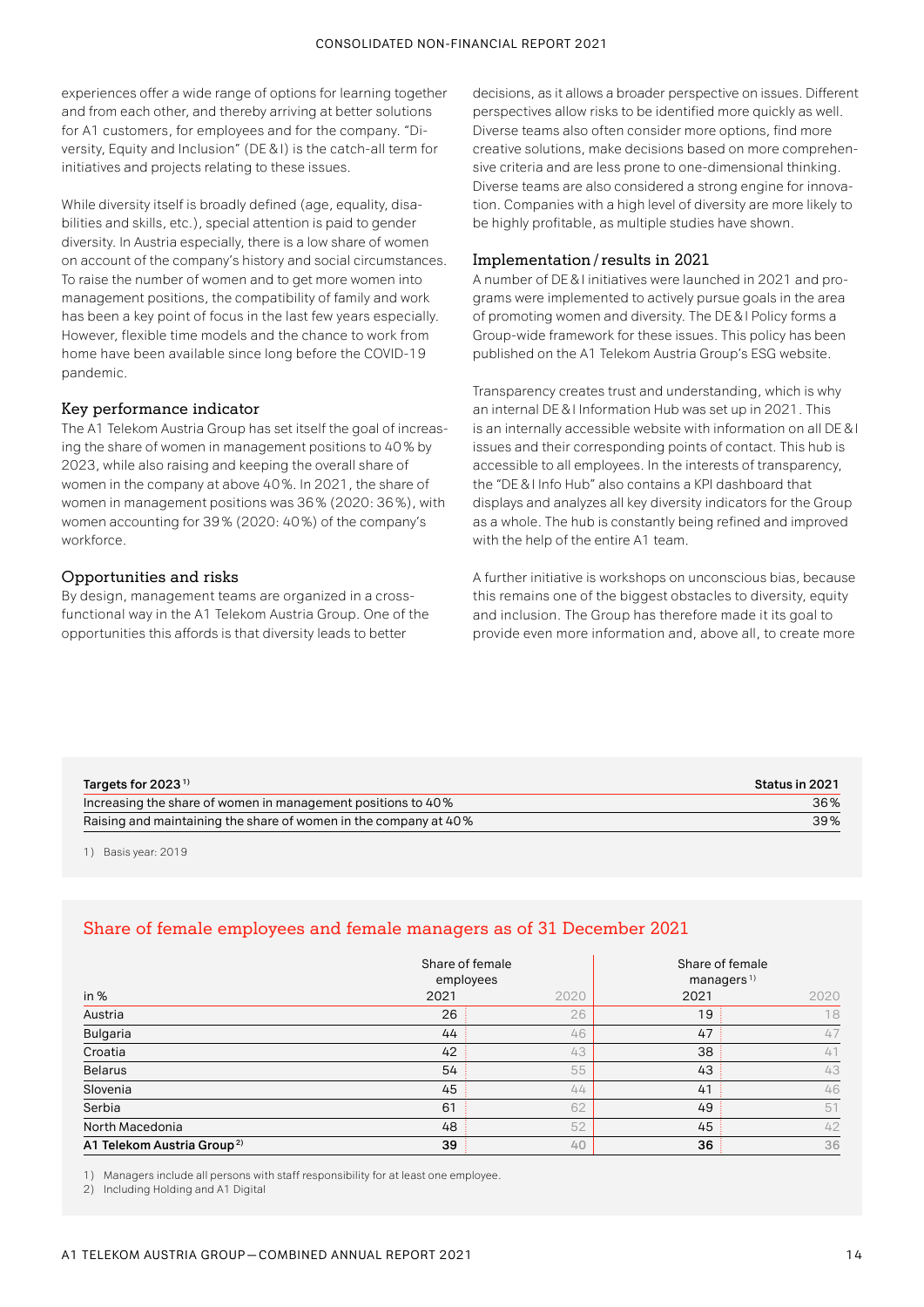transparency in this regard. The target group in 2021 was managers who were invited to take part in these workshops. This was supplemented by a preparatory e-learning. To enable as many employees as possible to access this content, the English version was translated into seven languages.

New Group-wide online training has also been used since 2021 to teach a basic understanding of diversity. Promoting women continues to be a key priority within diversity. A1 in Austria is clearly focused on increasing the share of women in management positions and the share of women in general. New networks and training are intended to create a better framework for this. All woman managers in Austria were invited to the Female Leaders Circle for the first time in March 2021. There have already been four meetings where participants have been able to learn together, network and share experiences. The A1 Female Empowerment Program offers suggestions for personal development and for defining goals and priorities, input on issues such as potential, decision-making authority and communication and presentation. In five modules, external trainers guide 30 participants in total on their path to more empowerment.

Recruitment activities tailored to specific target groups and new wording to be used in job advertisements in Austria are intended to help remove gender-specific barriers. Job adverts now address all genders, and also point out that women will be hired given equal qualifications.

A1 in Slovenia signed the Diversity Charter in 2021. This reflects the company's intention to actively do something about raising awareness for the need to respect diversity in the workplace. The Diversity Charter is a voluntary European initiative to motivate the signatory companies to engage in halting discrimination and the promotion of diversity, freedom from discrimination and equal opportunities in the workplace. The A1 Telekom Austria Group has been a member of this Diversity Charter since 2014.

The A1 Telekom Austria Group attaches great importance to the satisfaction and wellbeing of its employees. Employee polling was stepped up during the COVID-19 pandemic in the regular "A1 Voices" survey and quick pulse checks. The "A1 Cares" initiative was launched this year based on the results of the "A1 Voices Spotlight" survey. According to the motto "You care about your family and A1. A1 cares about you", support was provided in the form of an e-library with information materials and practical exercises for the issues of work-life balance as well as physical and mental wellbeing, at the same time as local activities at the subsidiaries. Its range is rounded off by information on virtual (team) work and a live webinar with a neuroscientist and a yoga teacher, who provide scientific insights, practical tips and exercises for improving wellbeing.

# 6. Human rights

Having joined the UN Global Compact, the A1 Telekom Austria Group is committed to implementing fundamental requirements in the areas of human rights, labor, the environment and combating corruption. This commitment has been acknowledged by being integrated into the Austrian subsidiary's Terms and Conditions, for example. In some countries in which the A1 Telekom Austria Group operates, national laws can make it difficult to ensure that human rights are respected absolutely. Where national law diverges from the A1 Telekom Austria Group's commitment to human rights and sets a lower standard, the Group always endeavors to achieve the higher standard, though the wellbeing of employees is the top priority. In the event of a conflict, the A1 Telekom Austria Group applies national law, at the same time attempting to respect human rights as much as possible. In order to assess the respective national situations, a steering committee was initiated as a management instrument for the event that human rights violations are suspected in the respective countries. This steering committee consists of one member each from the A1 Telekom Austria Group Management Board, the national Management Boards and the Public Affairs Officers of the A1 Telekom Austria Group and the respective country. This committee's job is to evaluate the respective situation from the perspective of employees, customers and civil society, and to make corresponding decisions on business policy. Specifically as a provider of critical infrastructure, the A1 Telekom Austria Group wishes to avoid all negative consequences that can affect employees and civil society and that are not in its interests.

Human rights complaints can be submitted throughout the Group on the compliance whistleblowing platform "tell.me" also anonymously if so desired—and are carefully processed in conjunction with compliance processes. Seven complaints were submitted and processed in the 2021 reporting year.

## Focus: A1's commitment in Belarus

The A1 Telekom Austria Group is highly aware of the political circumstances and human rights problems in Belarus especially. At the same time, the Group is paying particular attention to providing stable and high-quality services to all people in the country so that they can have access to information in any situation. In Belarus, A1 is the biggest alternative telecommunications company and makes an important contribution to supplying the country's Internet, making it a pathfinder for digitalization.

In 2020, in the period from August to November, several government orders were issued to mobile network operators to curb data traffic in certain regions of the country. Prior to this, A1's Internet access in Belarus was restricted throughout the country due to the state-run monopolists not providing enough capacity. As a result, A1 was forced by regulatory frameworks to reduce Internet speeds in some areas of Belarus.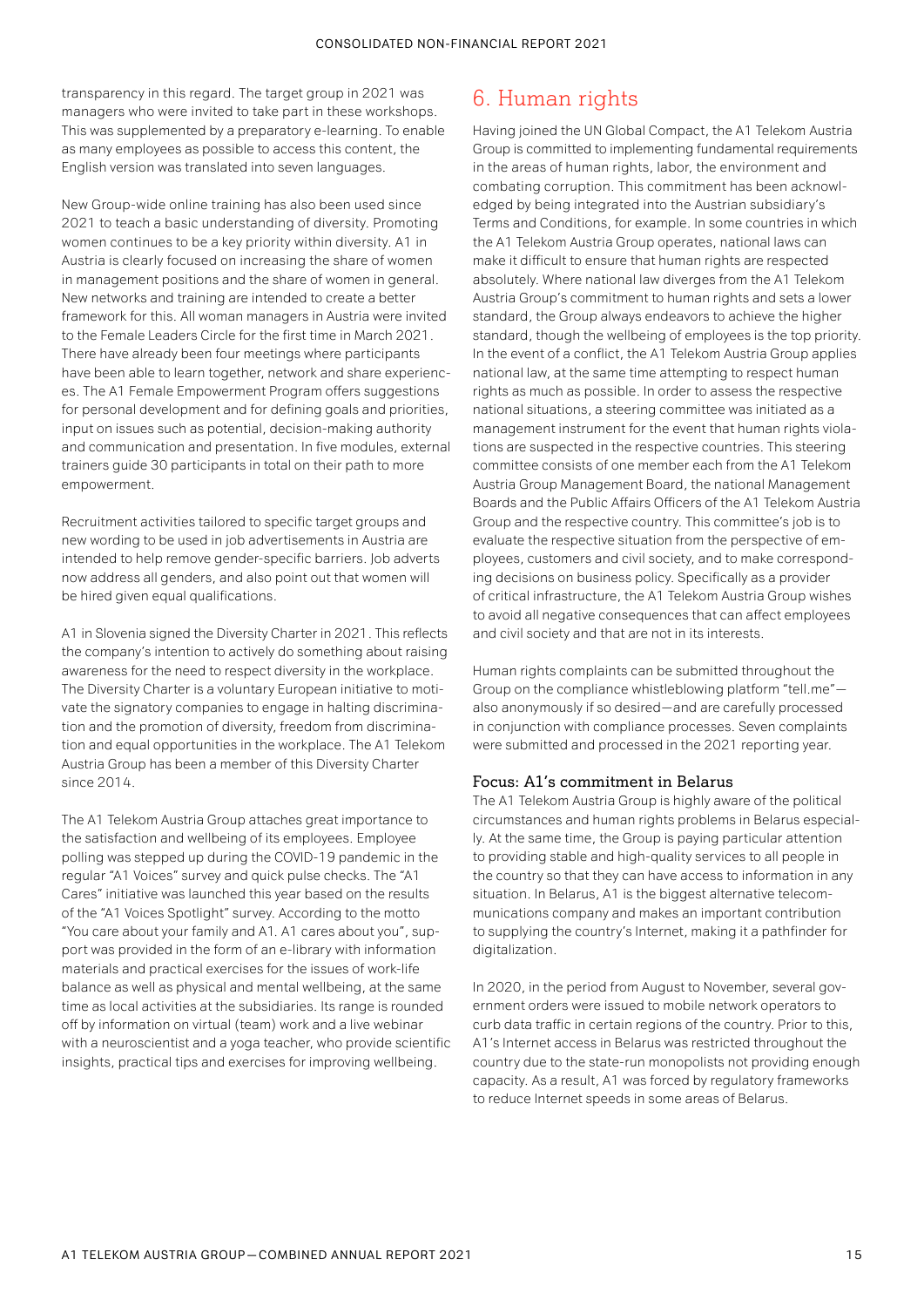A1 was the first provider in Belarus to publicly and transparently declare the above restrictions on Internet access. This approach was chosen in light of the fact that the authorities in Belarus have the technical capability, independently of the A1 network in Belarus, not only to curtail Internet access for the whole country but also to cut it off completely. The last order restricting A1's Internet coverage in Belarus was issued in November 2020. There were therefore no official instructions to reduce data traffic in certain regions in the 2021 reporting period. Since November 2020, A1 in Belarus has been providing the people of Belarus with mobile and Internet services round the clock. A1 in Belarus has also financially compensated its customers for the loss of Internet in 2020.

A1 is highly valued as an employer in Belarus. As a company, the A1 Telekom Austria Group does not get involved in political affairs, but it supports the constitutional rights of its employees, including the right to freedom of speech or the right to peaceful demonstration.

The A1 Telekom Austria Group was informed on December 10 that a spokesperson for A1 in Belarus was arrested in Minsk. He has been accused of leaking sensitive company data. A demeaning video was also released with personal details about his private life. The A1 Telekom Austria Group condemned this invasion of the privacy of one its employees, as it promotes diversity and freedom of opinion within its business enterprises. A1 in Belarus has strict policies and processes for avoiding illegal data breaches and investigates any possible misconduct.

The A1 Telekom Austria Group's commitment in Belarus makes a vital contribution to social development, and it offers employees an international career path. As in every country in which the A1 Telekom Austria Group operates, as a company it must obey local legal and regulatory requirements.

# 7. Compliance and anti-corruption

#### Concept

Acting with honesty, fairness, and transparency is an essential and integral component of the corporate culture at the A1 Telekom Austria Group. In order to achieve this standard of integrity, the company has a comprehensive compliance management system (CMS). The appropriateness and effectiveness of the A1 Telekom Austria Group's compliance management system was first audited and confirmed by PwC GmbH Wirtschaftsprüfungs- und Steuerberatungsgesellschaft in 2012/2013 and again by KPMG Austria GmbH Wirtschaftsprüfungs- und Steuerberatungsgesellschaft in 2018/2019. The next external audit is planned for 2023.

KPMG issued an unqualified audit opinion regarding anticorruption and integrity, anti-trust law and capital market compliance throughout the A1 Telekom Austria Group for the design,

implementation and effectiveness of the CMS in accordance with IDW PS 980 (German audit standard for compliance) and classified the CMS of the A1 Telekom Austria Group in the highest maturity level. KPMG also confirmed that the principles and measures of the A1 Telekom Austria Group's CMS meet the requirements of ISO 19600 (now ISO 37301 Compliance Management System) and ISO 37001 (Anti-Corruption Management System), the US Foreign Corrupt Practices Act (FCPA), European anti-trust legislation and the UN Global Compact.

In its Code of Conduct, the A1 Telekom Austria Group has determined clear rules for acting in a manner consistent with the law and with integrity in all business relationships. Groupwide guidelines also provide detailed assistance on specific issues such as avoiding corruption and conflicts of interest, data protection, anti-trust law and capital market compliance.

However, to prevent potential misconduct, the A1 Telekom Austria Group has not only established clear rules, but also integrated suitable controls into its business processes. Group Compliance is supported by local compliance officers based at the subsidiaries in its mission to consistently implement the measures resulting from the annual compliance risk assessments within all the business units.

The "tell.me" whistleblowing platform can be used by employees and third parties as well to report observed or suspected misconduct, and can be used absolutely anonymously if so desired. The whistleblowing process, which is actively communicated to employees, takes into account all the requirements of the EU Whistleblowing Directive and regulates in detail the protection of whistleblowers, the confidential and professional processing of all reports, communication with whistleblowers, and appropriate sanctions for misconduct that is actually identified. The A1 Telekom Austria Group responds immediately with appropriate measures and sanctions in the event that actual misconduct is identified. The possible consequences range from investigation and training activities or process improvements to reprimands, dismissals, police reports and the termination of business relationships.

Furthermore, training optimized for the respective target group is held each year to lastingly embed the concept of integrity in the A1 Telekom Austria Group. Mandatory Group-wide training explains compliance issues in a practical way and provides tangible case studies. The focus in 2021 was on developing compliance e-learning programs for specific target groups.

#### Key performance indicator

In 2021, information on around 25 compliance issues was received on the "tell.me" whistleblowing platform and other reporting channels, which was handled with the utmost care and confidentiality. Action was taken 32 times as a result of information received in this way in 2021.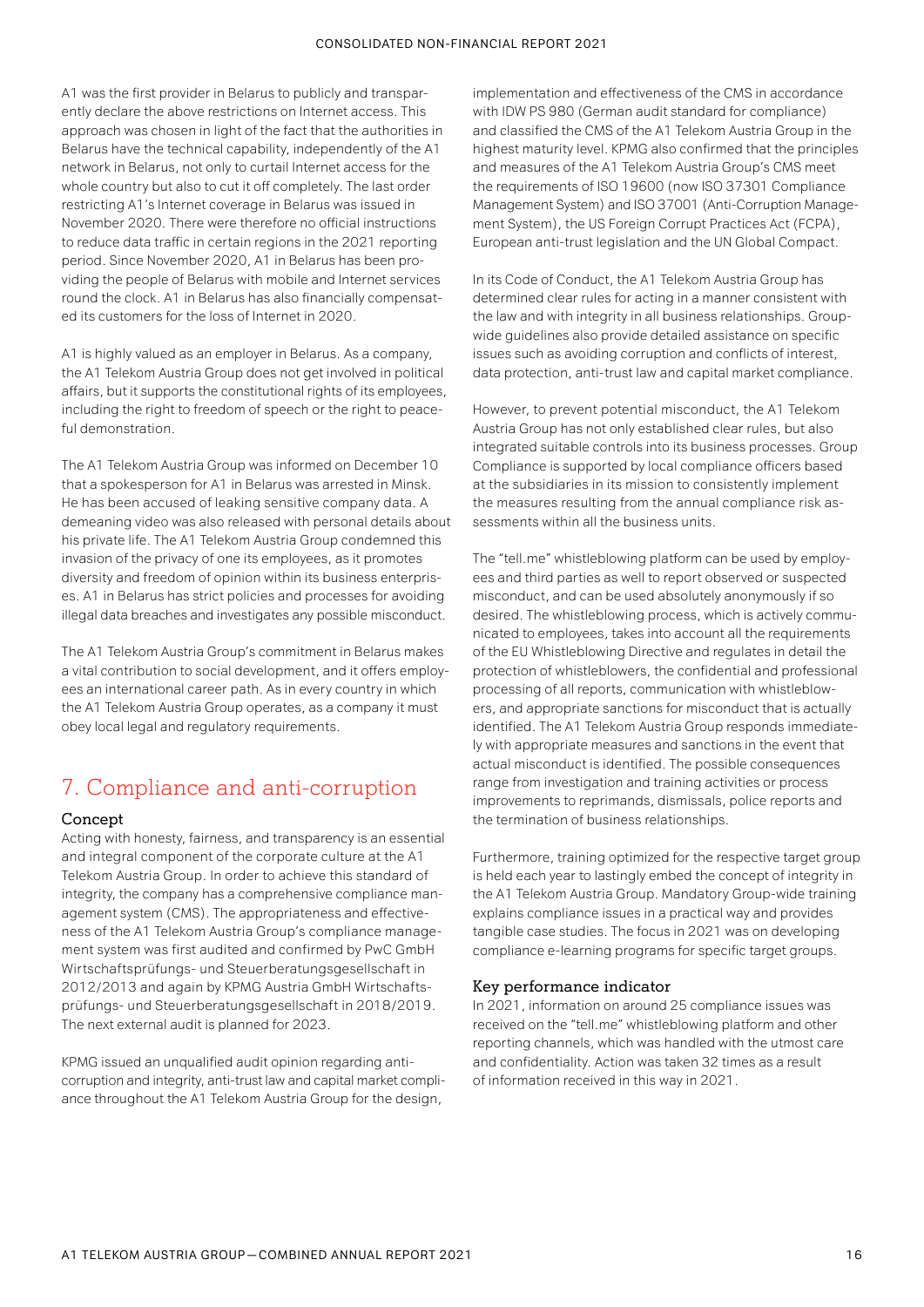More than 26,400 compliance e-learning courses were completed by employees and managers in the reporting year (2020: approximately 24,200). Also, 6,500 employees and managers took part in instructor-led compliance training in 2021 (2020: approximately 2,800), most of which was held online—not least on account of COVID-19. Employees at the A1 Telekom Austria Group can contact the compliance helpdesk "ask.me" if they would like to have any outstanding questions resolved, and in 2021 the helpdesk responded to approximately 360 inquiries (2020: 280).

## Opportunities and risks

Risk management quantifies the remaining risks regarding compliance in the areas of capital market compliance, integrity and anti-corruption, anti-trust law and data privacy. In addition to self-assessments (e.g. for integrity and anti-corruption) and the regular discussion of risks and mitigating activities between the Compliance function and functional management, also the regular internal and external review of the functioning of the Compliance Management System (CMS) contributes to securing and further developing compliance in the company and thus to reducing the remaining risks. A clear tone-fromthe-top on compliance matters and communication and training activities highlight the significance of compliance within the company and thus contribute also to a positive development.

## Implementation/results in 2021

In 2021, the Code of Conduct was expanded to include vital ESG aspects such as responsibility for people, society and the environment, a commitment to diversity and inclusion, as well as human rights, environmental initiatives and the Group's commitment to digital education. As before, it includes regulations on integrity, fair conduct with stakeholders, protection of personal and confidential data, reporting and avoiding conflicts of interest, gifts, invitations and personal advantages, protection of corporate assets, communication of the contents of the Code of Conduct, and the Group's whistleblower principles. The Code of Conduct addresses all employees and managers and helps to promote ethical and legal behavior in the many decisions that have to be made every day.

The "Anti-Corruption and Conflict of Interest" Policy was also revised in 2021. It contains a strict ban on all forms of bribery and corruption as well as detailed regulations on conflicts of interest, lobbying, gifts and invitations, sponsorship and donations. The prohibition of donations to political parties and organizations with close ties to political parties, the placement of advertisements in political media, and the commitment to responsible advertising are clearly regulated.

## 8. EU Taxonomy

The aim of the EU Taxonomy, as part of the European Green Deal, is to mobilize investment in sustainable activities. Mandatory reporting will ensure that sustainability is measured with financial performance indicators for the first time.

The EU Taxonomy Regulation<sup>1)</sup>, which became effective in June 2020, the Climate Delegated Act<sup>2)</sup> for the environmental goals of climate change mitigation and climate change adaptation, the associated Annexes  $1^{3}$  +  $11^{4}$  and the supplementary Delegated Act<sup>5)</sup> that sets out the publication requirements in accordance with Article 8 of the Taxonomy Regulation, currently form the statutory framework for reporting.

The scope of the first round of reporting for financial year 2021 is limited in two respects:

The reporting currently comprises the first two environmental goals formulated, namely climate change mitigation and climate change adaptation, for which technical screening criteria have already been defined. Criteria for four further environmental goals are being drafted at this time.

For the financial year 2021, in accordance with Article 8 of the Delegated Act, the share of CAPEX and OPEX and the turnover from Taxonomy-eligible and non-Taxonomy-eligible economic activities need to be reported. Reporting on which Taxonomyeligible economic activities are also Taxonomy-aligned, i. e. the extent to which these activities also satisfy the technical screening criteria and the criteria for the principle of "do not significant harm" and "minimum safeguards" for work safety and human rights, is mandatory only from the financial year 2022.

Under this framework, the launch of the EU Taxonomy in the A1 Telekom Austria Group was implemented by a cross-border project team. Experts from Group Accounting, Group Controlling, Group Finance and Group ESG were involved in the project at Group level. Local project teams consisting of employees of the ESG and Controlling departments were formed at the operating companies (opcos). Depending on their Taxonomy activities, experts from the opcos' departments were also consulted to provide detailed technical information, e.g. in the areas of data centers or facility management.

The companies included in consolidation, as disclosed in note 34 to the 2021 consolidated financial statements, formed the basis for reporting in accordance with the Taxonomy Regulation.

- 1) EU Taxonomy Regulation (EU) 2020/852
- 2) Delegated Regulation (EU) 2021/2139
- 3) Annex I (EU) 2021/2800
- 4) Annex II (EU) 2021/2800
- 5) Delegated Regulation (EU) 2021/2178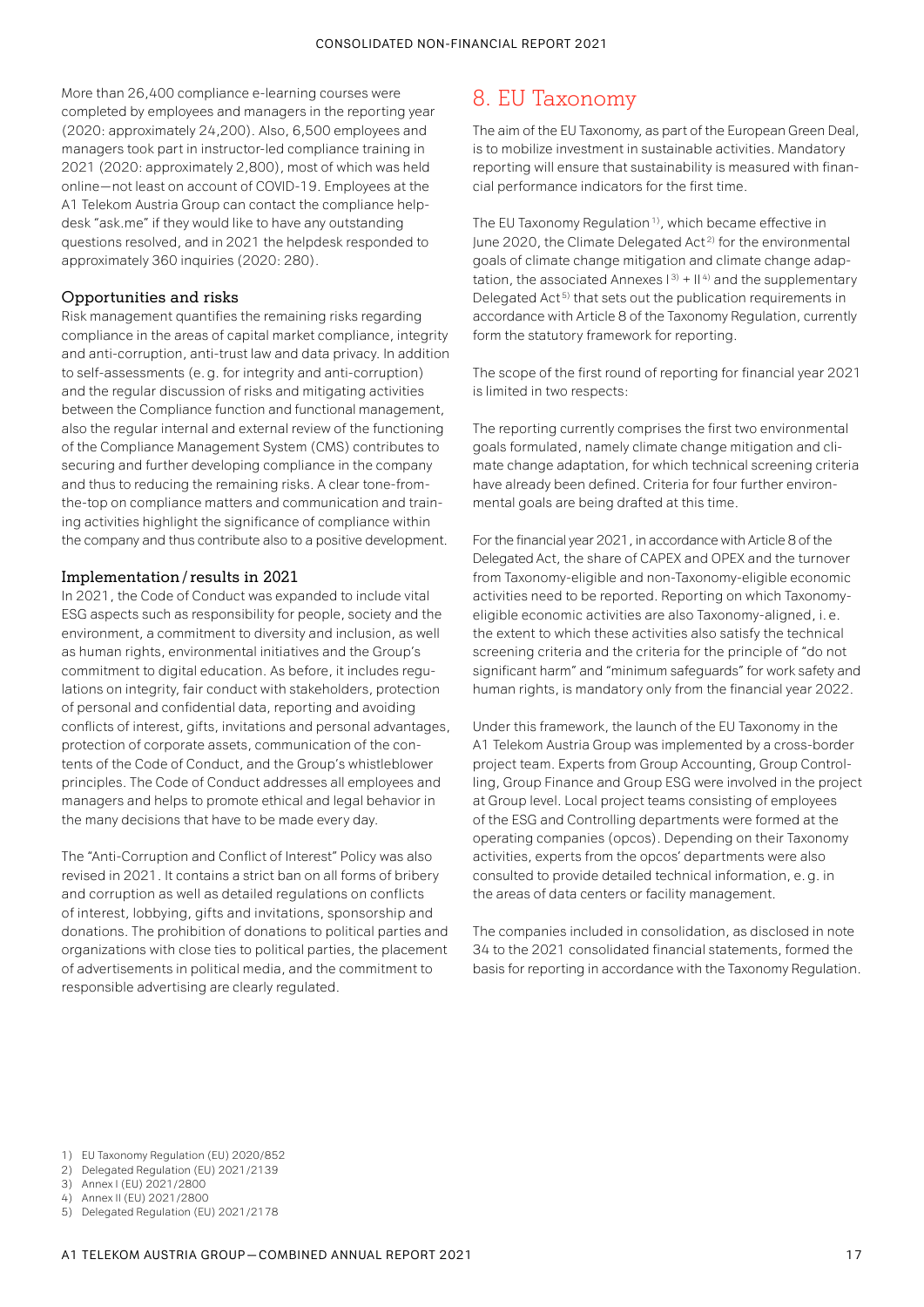The procedure was planned in coordination with the Management Board of the A1 Telekom Austria Group. The Management Board and the Audit Committee were informed of the progress, possible risks and obstacles and current developments.

The first step was to screen the catalogue of economic activities according to the Taxonomy Regulation at Group level for their relevance to the A1 Telekom Austria Group. Activities that are not relevant, because they are not performed, were excluded.

The remaining activities, i. e. those that are performed by one or more companies, were analyzed by the experts at the opcos. The specific activities were identified and described. Finally, the corresponding CAPEX, OPEX and turnover were allocated for these activities.

To ensure that the information was correct and complete, a documentation was produced with the key content of the EU Taxonomy. In this documentation, the relevant terms were clarified and the procedures defined. This documentation was shared with all members of the project team at the start of the project and served as the working basis.

The identification of the Taxonomy-eligible activities of each opco was reviewed by the Group project team. Any questions raised by the opcos regarding the requirements of the Taxonomy Regulation, definitions and any options for interpretation were discussed and answered in coordination meetings on an ongoing basis. All the data on KPIs were verified by Group Controlling.

The telecommunications sector undoubtedly plays a key role as a central enabler for the reduction of carbon emissions through digitalization in all industries. High-performance networks are a prerequisite for high-performance digital solutions.

However, the list of economic activities described in the EU Taxonomy Regulation only covers the core activities of the A1 Telekom Austria Group to a small extent. Most of its business activities, which mainly involve products and services for mobile telecommunications, fixed-line and broadband Internet, are currently not considered relevant for the purposes of the EU Taxonomy Regulation. Thus, the comprehensive investment in infrastructure, such as the 5G and fiber roll-out, are also not Taxonomy-eligible.

## Overview of the Taxonomy-eligible activities of the A1 Telekom Austria Group

The Taxonomy-eligible activities of the A1 Telekom Austria Group were defined stepwise.

First, the list of all activities was screened in accordance with the Taxonomy Regulation to determine which of these activities are even relevant to the A1 Telekom Austria Group. Activities that are not relevant, because such services are not performed, were filtered out of the list. The relevant activities were then examined in terms of their Taxonomy eligibility. The descriptions and criteria in the EU Taxonomy Compass 6) were used for this in particular. All activities that are relevant and Taxonomy-eligible were regarded as material. The list of the A1 Telekom Austria Group's Taxonomy-eligible activities comprises activities that are material on account of its business operations as well as activities that are defined as material based on the ESG strategy of the A1 Telekom Austria Group. It was regarded as immaterial to Taxonomy eligibility whether the economic activities generate turnover (e.g. operation of the fleet of vehicles, digital training).

The Taxonomy-eligible activities of the A1 Telekom Austria Group for 2021 are therefore as follows: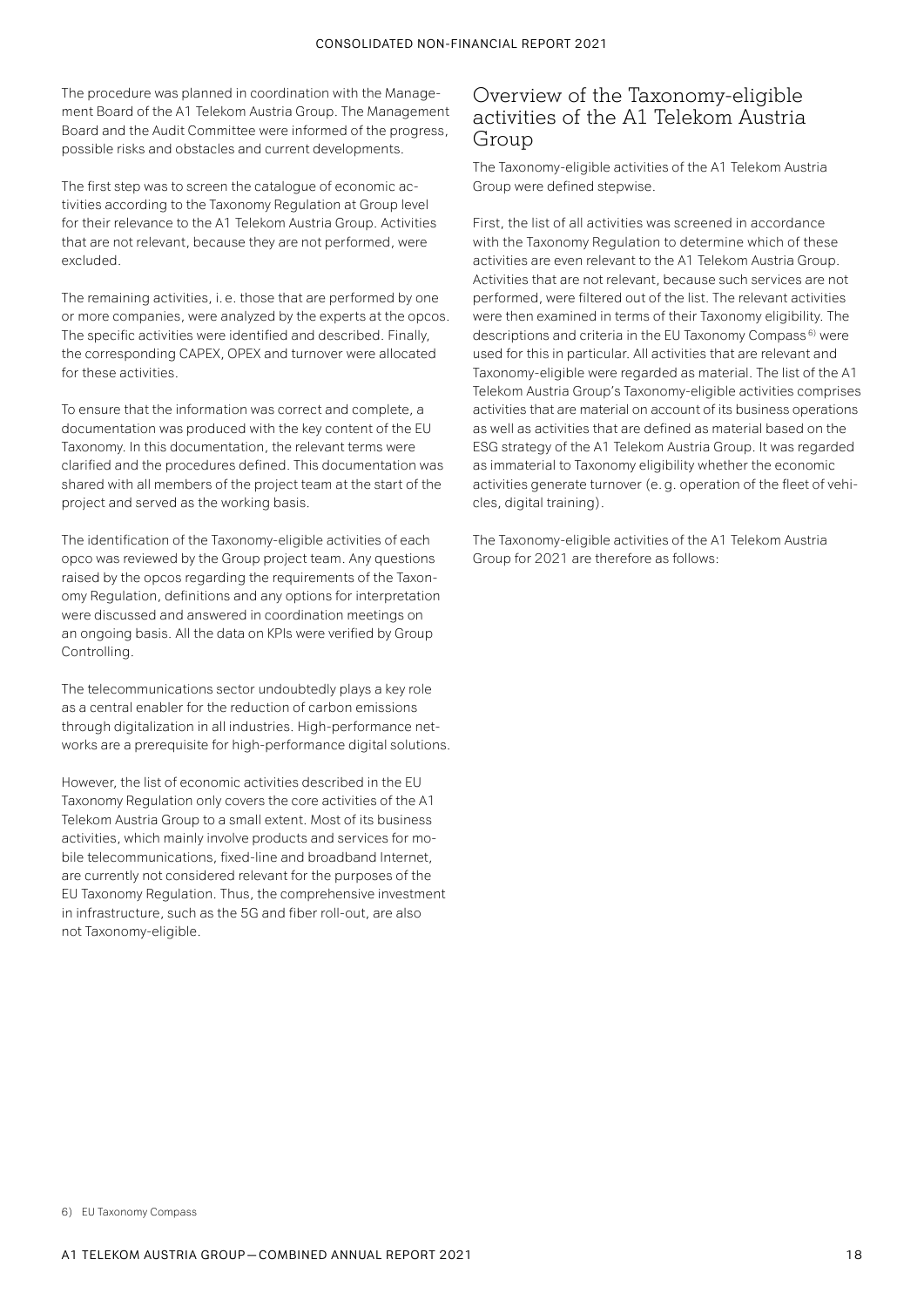## Taxonomy-eligible activities A1 Telekom Austria Group 2021

| <b>EU Taxonomy</b><br>sector           | Activities of the A1 Telekom Austria Group<br>according to Taxonomy definition and specification                                                                                          |
|----------------------------------------|-------------------------------------------------------------------------------------------------------------------------------------------------------------------------------------------|
| 4. Energy                              | Electricity generation using solar photovoltaic technology: solar power stations,<br>solar panels on cell towers                                                                          |
|                                        | Electricity generation from wind power                                                                                                                                                    |
| 6. Transport                           | • Operation of personal mobility devices, cycle logistics                                                                                                                                 |
|                                        | ► Transport by motorbikes, passenger cars and light commercial vehicles:<br>cars with combustion engines, hybrid and electric vehicles                                                    |
| 7. Construction and real estate        | Acquisition and ownership of buildings and renovation of existing buildings                                                                                                               |
|                                        | Installation, maintenance and repair of energy efficiency equipment:<br>in particular, replacement of heating / cooling to enhance energy efficiency<br>in office and technical buildings |
|                                        | Installation, maintenance and repair of charging stations for electric vehicles<br>in buildings (and parking spaces attached to buildings)                                                |
|                                        | Installation, maintenance and repair of instruments and devices for<br>measuring, regulating and controlling energy performance of buildings                                              |
|                                        | Installation, maintenance and repair of renewable energy technologies:<br>solar panels on buildings and charging stations                                                                 |
| 8. Information and communication       | ► Data processing, hosting and related activities, in particular the operation<br>of data centers                                                                                         |
|                                        | ► IoT/data solutions for GHG emissions reductions: smart meters, smart<br>waste, smart parking and mobility                                                                               |
|                                        | ► Development and operation of TV platforms (IPTV, OTT)                                                                                                                                   |
| 11. Education                          | > Digital training, e.g. Internet for All, improvement of digital skills of children,<br>Internet safety training                                                                         |
| 13. Arts, entertainment and recreation | ► Television program production                                                                                                                                                           |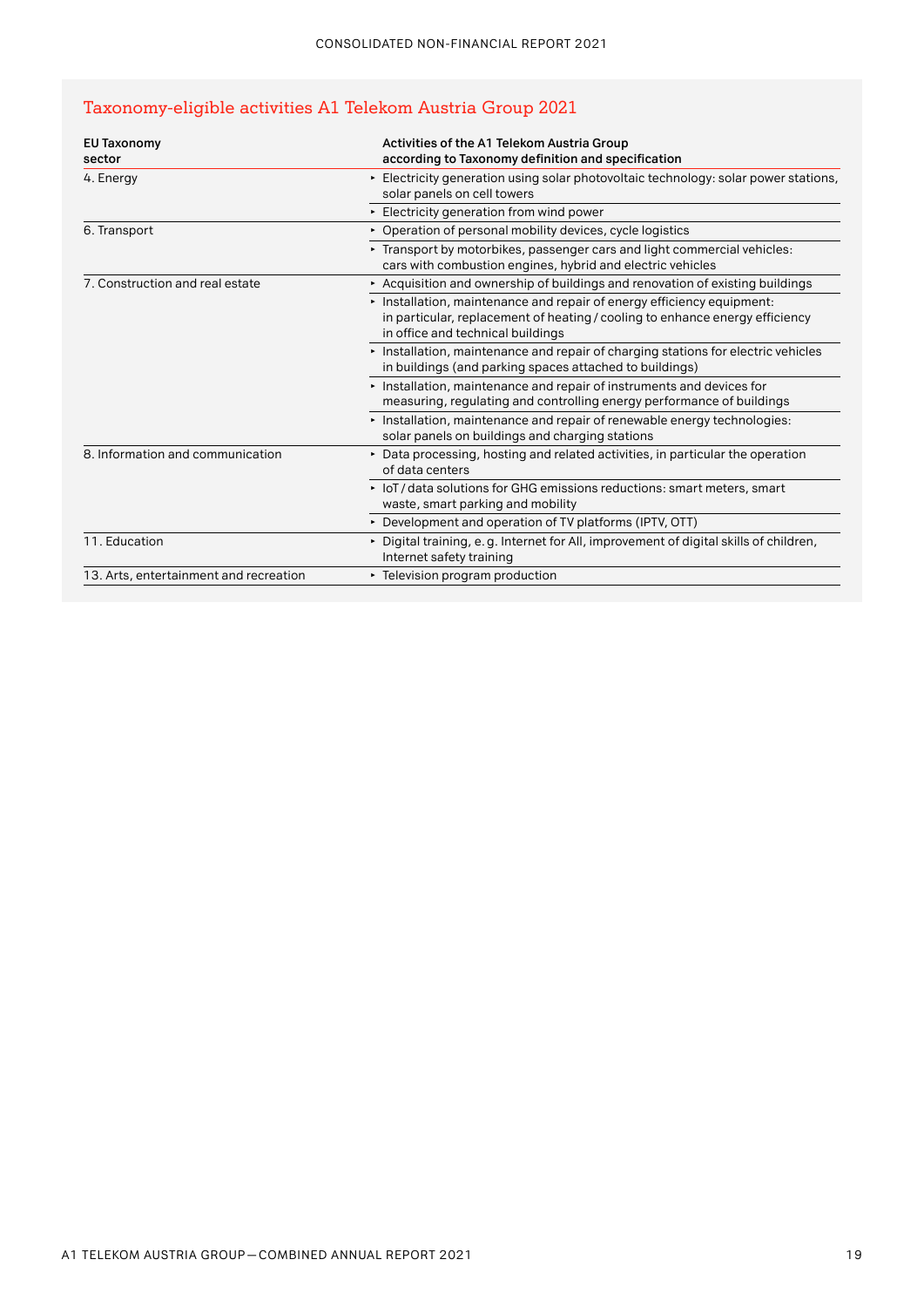# EU Taxonomy Regulation KPIs

The proportion of Taxonomy-eligible and non-Taxonomyeligible economic activities (key performance indicators) of A1 Telekom Austria Group to its total turnover and its CAPEX and OPEX are as follows for financial year 2021:

## EU Taxonomy: FY 2021 Results

|                              | Economic Activity (EU Taxonomy)                                                                                                                        | Revenue           | A1 GROUP Overview<br><b>OPEX</b><br><b>CAPEX</b><br>Abs in mEUR |          |                          | A1 GROUP Overview<br><b>CAPEX</b><br>Revenue<br>in % |     |
|------------------------------|--------------------------------------------------------------------------------------------------------------------------------------------------------|-------------------|-----------------------------------------------------------------|----------|--------------------------|------------------------------------------------------|-----|
|                              | Energy                                                                                                                                                 |                   |                                                                 |          |                          |                                                      |     |
|                              | Electricity generation using solar<br>4.1<br>photovoltaic technology                                                                                   | 6.1               | 0.8                                                             | 0.3      | 0.1                      | 0.1                                                  | 0.2 |
|                              | 4.3<br>Electricity generation from wind power                                                                                                          |                   | 0.1                                                             |          |                          | 0.0                                                  |     |
|                              | Transport                                                                                                                                              |                   |                                                                 |          |                          |                                                      |     |
|                              | 6.5 Transport by motorbikes, passenger cars and<br>light commercial vehicles                                                                           |                   | 10.4                                                            | 5.2      |                          | 1.0                                                  | 2.9 |
|                              | Construction and real estate activities                                                                                                                |                   |                                                                 |          |                          |                                                      |     |
|                              | Renovation of existing buildings<br>7.2                                                                                                                | $\qquad \qquad -$ | 1.0                                                             | 2.3      | $\overline{\phantom{0}}$ | 0.1                                                  | 1.3 |
|                              | 7.3 Installation, maintenance and repair of energy<br>efficiency equipment                                                                             |                   | 5.6                                                             | 1.7      |                          | 0.6                                                  | 0.9 |
| Climate change mitigation    | Installation, maintenance and repair of charging<br>7.4<br>stations for electric vehicles in buildings<br>(and parking spaces attached to buildings)   |                   | 0.6                                                             | $\equiv$ |                          | 0.1                                                  |     |
|                              | Installation, maintenance and repair of instruments<br>7.5<br>and devices for measuring, regulation and<br>controlling energy performance of buildings | $\equiv$          | 0.0                                                             | 0.4      |                          | 0.0                                                  | 0.2 |
|                              | 7.6 Installation, maintenance and repair<br>of renewable energy technologies                                                                           |                   | 0.4                                                             | 0.0      |                          | 0.0                                                  | 0.0 |
|                              | Acquisition and ownership of buildings<br>7.7                                                                                                          | 4.7               | $\overline{\phantom{a}}$                                        | $\equiv$ | 0.1                      | $\overline{\phantom{0}}$                             |     |
|                              | Information and communication                                                                                                                          |                   |                                                                 |          |                          |                                                      |     |
|                              | Data processing, hosting and related activities<br>8.1                                                                                                 | 41.2              | 27.7                                                            | 8.4      | 0.9                      | 2.8                                                  | 4.7 |
|                              | Data-driven solutions for GHG emissions reductions<br>8.2                                                                                              | 17.7              | 0.1                                                             |          | 0.4                      | 0.0                                                  |     |
|                              | Information and communication                                                                                                                          |                   |                                                                 |          |                          |                                                      |     |
|                              | 8.3<br>Programming and broadcasting activities                                                                                                         | 167.0             | 38.5                                                            | 5.9      | 3.6                      | 3.9                                                  | 3.3 |
| Climate change<br>adaptation | Arts, entertainment and recreation                                                                                                                     |                   |                                                                 |          |                          |                                                      |     |
|                              | 13.3 Motion picture, video and television production,<br>sound recording and music publishing activities                                               | 12.4              | 0.0                                                             | 0.1      | 0.3                      | 0.0                                                  | 0.1 |
|                              |                                                                                                                                                        |                   |                                                                 |          |                          |                                                      |     |
|                              |                                                                                                                                                        |                   |                                                                 |          |                          |                                                      |     |

| တ<br>$\equiv$<br>ட<br>⊻ | TOTAL taxonomy-eligible activities      | 249.2   | 85.1  | 24.3  |      |       |      |
|-------------------------|-----------------------------------------|---------|-------|-------|------|-------|------|
|                         | TOTAL taxonomy-non eligible activities  | 4.429.1 | 908.4 | 154.6 | 94.7 | 91.4: | 86.4 |
|                         | TOTAL KPI (according to the definition) | 4,678.3 | 993.5 | 178.9 |      |       |      |

Values of 0,0 shown in the table result from amounts lower than 50,000 EUR.